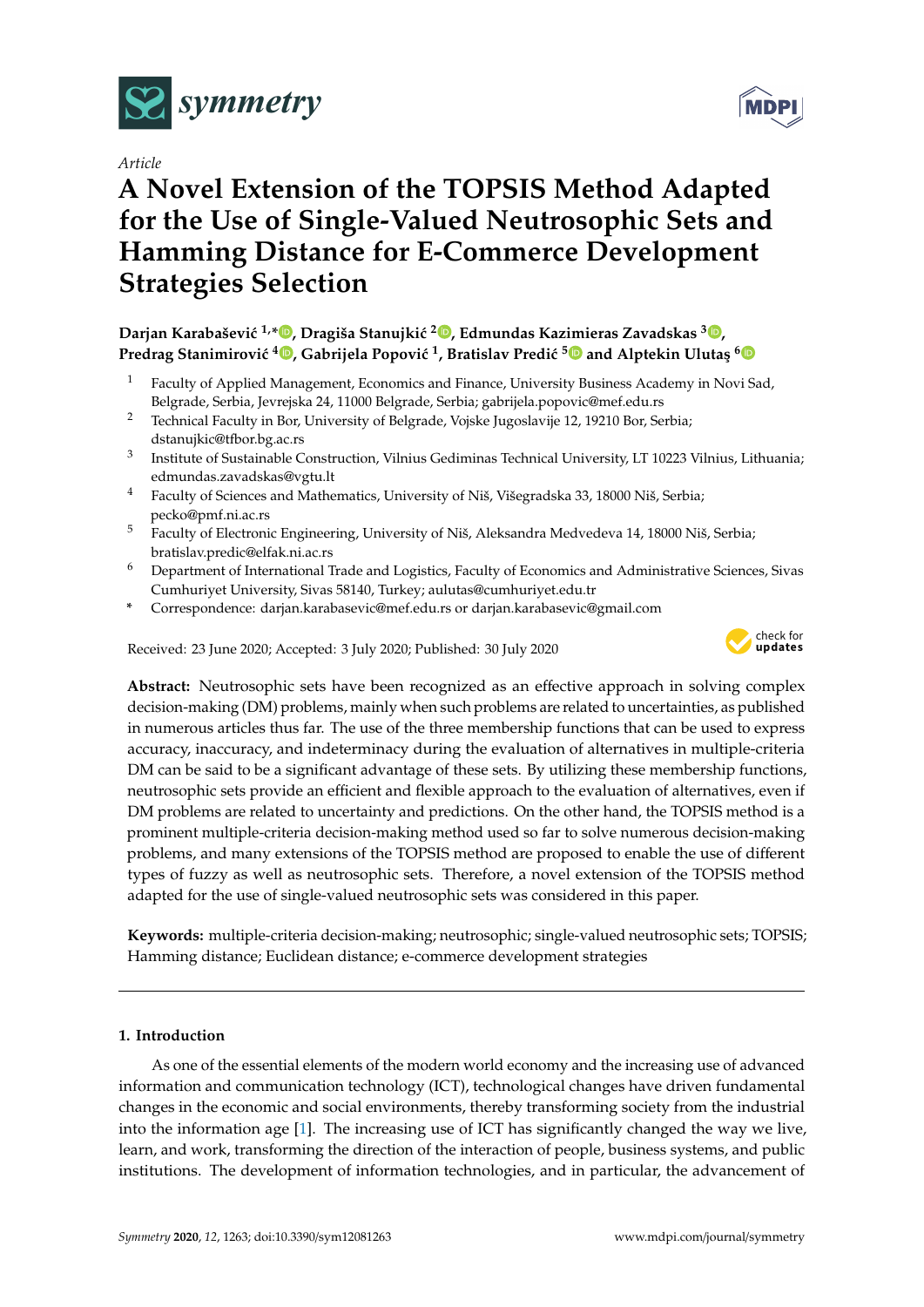Internet technologies, enables existing businesses to progress and the opening of new businesses, leading to the growth of e-business and the digital economy [\[2](#page-11-1)[,3\]](#page-11-2).

The Internet has contributed to the extremely dynamic development of e-commerce within e-business. In its simplest sense, e-commerce implies the purchase and sale of goods or services online as well as advertising revenue. Without the Internet, e-commerce would be virtually non-existent. Therefore, e-commerce includes all activities of buying and selling products and services that are performed via the Internet or other electronic communication channels [\[4\]](#page-11-3). First of all, e-commerce consists of distributing, buying, selling, marketing, and servicing products and services through the Internet. It also incorporates electronic money transfer, supply chain management, e-marketing, electronic data exchange, and automated data collection systems [\[5\]](#page-11-4). Over time, e-commerce has transformed from a mechanism for online retail sales into something much broader [\[6\]](#page-11-5). This is why it is of great importance which e-commerce strategy the company will choose to implement [\[7\]](#page-11-6). The selection of an optimal strategy is vital because the strategy defines the future direction and actions of the organization or part of the organization [\[8\]](#page-11-7). Developing an e-commerce strategy requires combining existing approaches to business and developing an information systems strategy. In order to achieve a competitive advantage, it is crucial to join innovative techniques in traditional strategic approaches [\[9\]](#page-11-8). The implementation of an adequate strategy may help the company to achieve and maintain its competitive advantage in the long run [\[10\]](#page-11-9).

Many of the real problems are often characterized by a number of mostly antagonistic criteria. Multiple-criteria decision-making (MCDM) is a notable part of operational research. It considers the issues in which we are faced with a greater number of, most often conflicting, criteria when making a decision [\[11–](#page-11-10)[13\]](#page-11-11). The extraordinarily rapid and dynamic development of MCDM worldwide has contributed to a number of MCDM methods and techniques proposed by scholars to solve a wide variety of problems [\[14,](#page-11-12)[15\]](#page-11-13). Some of the prominent methods that are most applied are the AHP method (Analytic hierarchy process) [\[16\]](#page-11-14), the ELECTRE method (Elimination et choix traduisant la realité) [\[17\]](#page-11-15), the PROMETHEE method (Preference ranking organization method for enrichment evaluations) [\[18\]](#page-11-16), the TOPSIS method (Technique for order preference by similarity to ideal solution) [\[19\]](#page-11-17), the COPRAS method (Complex proportional assessment of alternatives) [\[20\]](#page-11-18), the VIKOR method (Visekriterijumska optimizacija i kompromisno resenje) [\[21\]](#page-11-19), the MOORA method (Multi-objective optimization on basis of ratio analysis) [\[22\]](#page-11-20), the MULTIMOORA method (Multi-objective optimization by ratio analysis plus the full multiplicative form) [\[23\]](#page-12-0), and so on.

Hwang and Yoon [\[19\]](#page-11-17) develop the TOPSIS method (Technique for Order Preference by Similarity to Ideal Solution). To solve a broader range of problems when problems are related to uncertainties, ambiguities, and vagueness, the TOPSIS method has a proper extension based on the application of fuzzy, intuitionistic, grey, and neutrosophic numbers to be able to cope with these problems. To date, the TOPSIS method has been applied to solving many cases, often in combination with other techniques, some of which are as follows: the application of TOPSIS when deciding on a discipline, course, and university [\[24\]](#page-12-1); the application of entropy TOPSIS-F for the performance assessment of green suppliers [\[25\]](#page-12-2); the evaluation of solar power technologies based on the application of the intuitionistic fuzzy TOPSIS [\[26\]](#page-12-3); hotel evaluation and selection based on the modified TOPSIS decision support algorithm [\[27\]](#page-12-4); the evaluation of the sustainable energy planning strategies based on the SWOT-AHP method and Fuzzy TOPSIS method [\[28\]](#page-12-5); supplier evaluation and selection based on the green innovation ability based on the BWM and fuzzy TOPSIS [\[29\]](#page-12-6); website assessment by employing the interval type-2 fuzzy number TOPSIS approach [\[30\]](#page-12-7); assessment in civil engineering [\[31](#page-12-8)[–33\]](#page-12-9); evaluation and selection of personnel [\[34–](#page-12-10)[37\]](#page-12-11); and so on.

Neutrosophic sets were established by Smarandache [\[38\]](#page-12-12) to deal with complex DM problems related to uncertainties, which are followed by inconsistent and indeterminate information. The use of the three membership functions in order to express accuracy, indeterminacy, and inaccuracy during the evaluation of alternatives in MCDM can be said to be a very important and significant advantage of neutrosophic sets. So far, neutrosophic sets have been utilized in different fields such as medical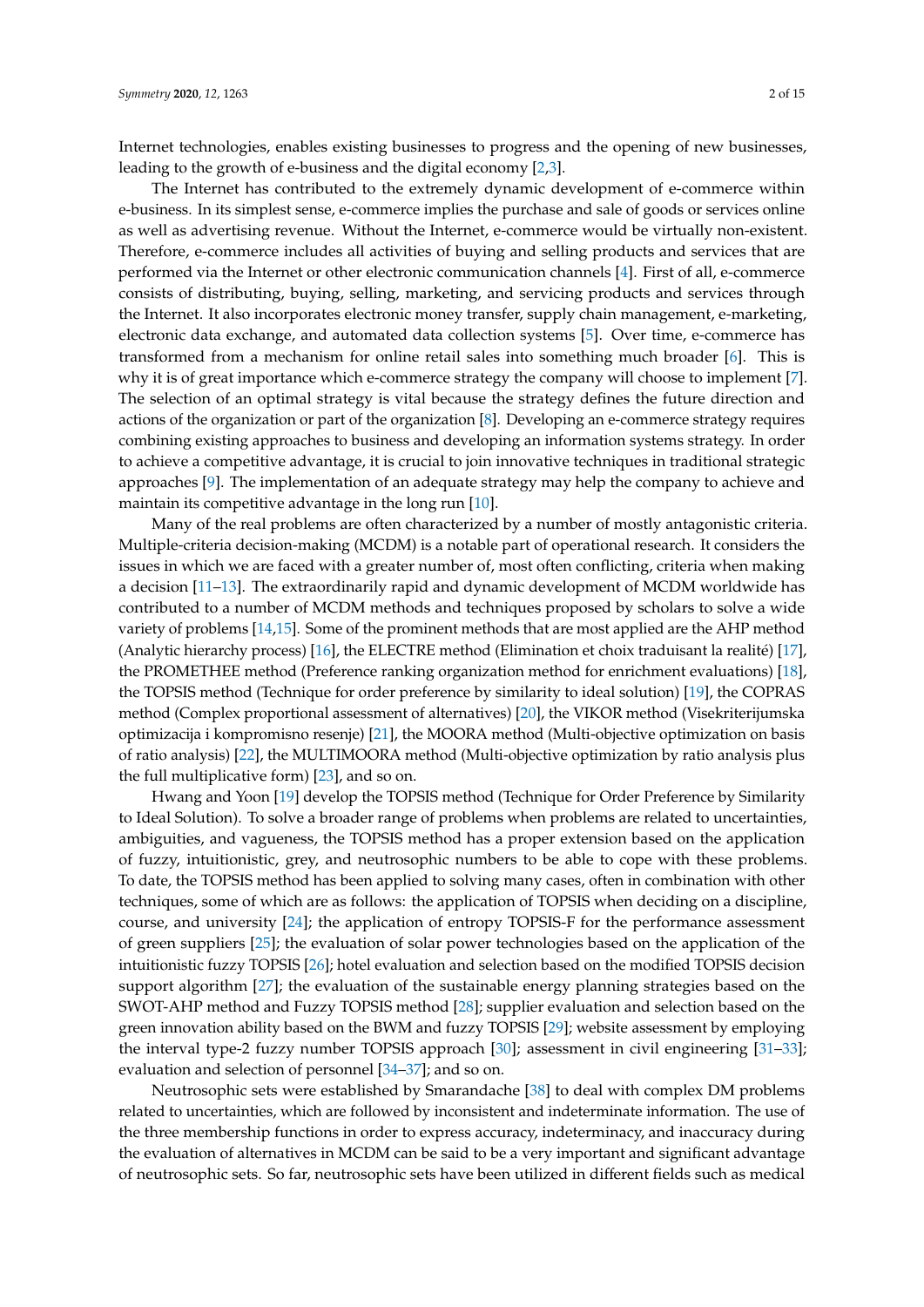analysis [\[39–](#page-12-13)[42\]](#page-12-14), transport [\[43,](#page-12-15)[44\]](#page-12-16), information and communication technology [\[45–](#page-12-17)[47\]](#page-13-0), MCDM [\[48](#page-13-1)[–52\]](#page-13-2), and so forth.

Therefore, a novel extension of the TOPSIS method adapted for the application of single-valued neutrosophic sets is the subject matter of consideration in this manuscript. The applicability and usability of the developed single-valued neutrosophic TOPSIS extension are demonstrated on a numerical illustration of the evaluation and selection of e-commerce development strategies. For all of the preceding reasons, the remainder of the manuscript is based on the following global organization of sections. The preliminaries are presented in Section [2;](#page-2-0) in Section [3,](#page-3-0) the TOPSIS method customized to the use of single-valued neutrosophic numbers (SVNNs) and group decision-making is presented; Section [4](#page-7-0) contains a presentation of the numerical clarification, whereas Section [5](#page-8-0) presents a discussion and a comparison analysis. Finally, concluding remarks are specified at the end of the manuscript.

#### <span id="page-2-0"></span>**2. Preliminaries**

In this part of the manuscript, some fundamental definitions and notations of neutrosophic sets (NS), single-valued neutrosophic set (SVNS), and single-valued neutrosophic numbers (SVNN) are given.

**Definition 1.** *[\[53\]](#page-13-3) Let X denote the universe of discourse. The NS A in X has the following form*

$$
A = \{ \langle x, \mu_A(x), \pi_A(x), \nu_A(x) \rangle | \ x \in X \},\tag{1}
$$

 $\omega$ here  $\mu_A(x)$  denotes the truth–membership function;  $\mu_A \in \ ]^+0,1^+[; \ \pi_A(x)$  denotes the falsity-membership *function;*  $\pi_A \in \left]$   $^-0, 1^+\right[$ ; and  $v_A(x)$  denotes the falsity–membership function,  $v_A \in \left]$   $^-0, 1^+\right[$ .

*These membership functions must satisfy the following constraint*  $\bar{0} \leq \mu_A(x) + \pi_A(x) + \nu_A(x) \leq 3^+$ .

**Definition 2.** *[\[54\]](#page-13-4) Let X be a nonempty set. The SVNS A in X has the following form*

$$
A = \{ \langle x, \mu_A(x), \pi_A(x), \nu_A(x) \rangle | x \in X \}
$$
 (2)

 $\omega$ heremembership functions  $T_A$ ,  $I_A$ , and  $F_A \in [-0, 1^+]$  and satisfy the following constraint  $0 \leq \mu_A(x) +$  $\pi_A(x) + \nu_A(x) \leq 3.$ 

**Definition 3.** [\[54\]](#page-13-4) A SVNN  $a = \langle t_a, i_a, f_a \rangle$  is a special case of a SVNS on the set of real numbers  $\Re$ , where *t*<sub>a</sub>, *i*<sub>a</sub>, *f*<sub>a</sub>  $\in$  [0, 1] *and*  $0 \le t_a + i_a + f_a \le 3$ .

**Definition 4.** [\[53\]](#page-13-3) Let  $x_1 = < t_1$ ,  $i_1$ ,  $f_1 >$  be a SVNN and  $\lambda > 0$ . The multiplication SVNNs and  $\lambda$  are as *follows:*

$$
\lambda x_1 = 1 - (1 - t_1)^{\lambda}, i_1^{\lambda}, f_1^{\lambda} > 1
$$
 (3)

**Definition 5.** Let  $X = (x_1, x_2, ..., x_n)$  and  $Y = (y_1, y_2, ..., y_n)$  be two n-dimensional vectors,  $x_i = \langle x_i, i_{xi}, f_{xi} \rangle$ *and*  $y_i = \langle t_{\nu i}, i_{\nu i}, f_{\nu i} \rangle$ . The Hamming distance between X and Y is defined as

$$
h_{(X,Y)} = \frac{1}{3n} \sum_{i=1}^{n} \Bigl( |t_{xi} - t_{yi}| + |i_{xi} - i_{yi}| + |f_{xi} - f_{yi}| \Bigr).
$$
 (4)

**Definition 6.** Let  $X = (x_1, x_2, ..., x_n)$  and  $Y = (y_1, y_2, ..., y_n)$  be two n-dimensional vectors,  $x_i = \langle x_i, i_{xi}, f_{xi} \rangle$ *and*  $y_i = \langle t_{\nu i}, i_{\nu i}, f_{\nu i} \rangle$ . The Euclidean distance between X and Y is defined as

$$
e_{(X,Y)} = \frac{1}{3n} \sqrt{\sum_{i=1}^{n} \left( (t_{xi} - t_{yi})^2 + (i_{xi} - i_{yi})^2 + (f_{xi} - f_{yi})^2 \right)}. \tag{5}
$$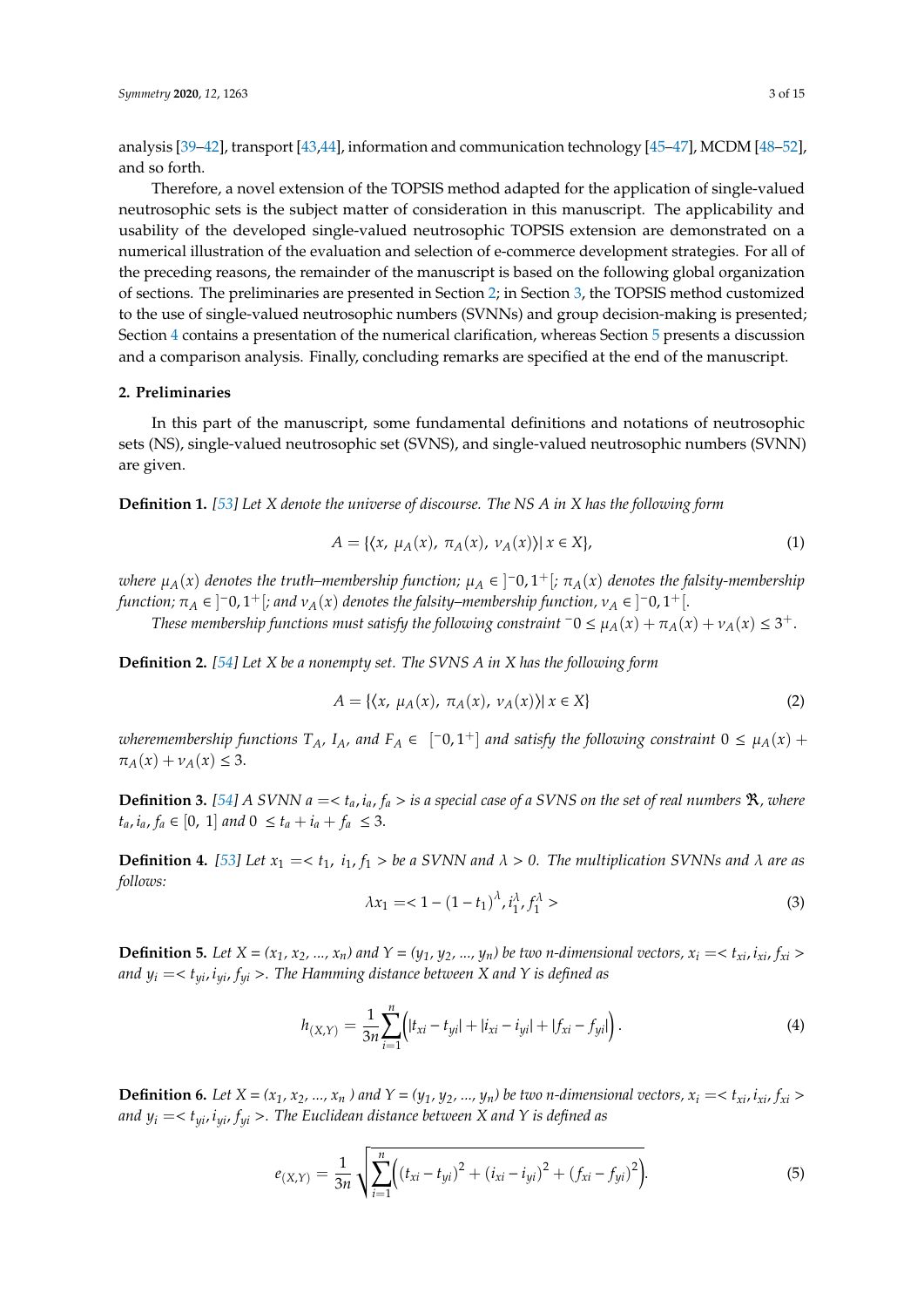**Definition 7.** [\[55\]](#page-13-5) Let  $x = < t$ ,  $i$ ,  $f > be$  a SVNN. The score function s of x is defined as

$$
s = (1 + t - 2i - f)/2,
$$
\n(6)

 $where s ∈ [-1, 1].$ 

**Definition 8.** [\[56\]](#page-13-6) Let  $x = < t$ , *i*,  $f > be$  a SVNN. The cosine similarity measure of x is the expression

$$
c = \frac{t}{\sqrt{t^2 + i^2 + f^2}}
$$
\n(7)

**Definition 9.** [\[55\]](#page-13-5) Let  $a_j = < t_j$ ,  $i_j$ ,  $f_j >$  be a collection of SVNSs and  $W = (w_1, w_2, \ldots, w_n)^T$  be an associated *weighting vector. The Single-Valued Neutrosophic Weighted Average (SVNWA) operator of a<sup>j</sup> is*

$$
SVNWA(a_1, a_2, \dots, a_n) = \sum_{j=1}^n w_j a_j = \left(1 - \prod_{j=1}^n (1 - t_j)^{w_j}, \prod_{j=1}^n (i_j)^{w_j}, \prod_{j=1}^n (f_j)^{w_j}\right),
$$
(8)

*where*  $w_j$  *is the element j of the weighting vector,*  $w_j \in [0, 1]$  *and*  $\sum_{j=1}^n w_j = 1$ *.* 

# <span id="page-3-0"></span>**3. The TOPSIS Method Customized to the Use of SVNNs and Group Decision-Making**

#### *3.1. The TOPSIS Method*

The TOPSIS method, originated by Hwang and Yoon [\[19\]](#page-11-17), is a very prominent and frequently used MCDM method. Compared to other MCDM methods, this method has a characteristic approach to determine the most acceptable alternative and is based upon the concept that an alternative is defined on the basis of the shortest distance to the ideal solution and the longest distance to the anti-ideal solution. The relative distance *C<sup>i</sup>* of the *i*th alternative to the ideal and anti-ideal solutions is calculated as −

$$
C_i = \frac{d_i^-}{d_i^+ + d_i^-'},\tag{9}
$$

where  $d_i^+$  $i^+$  and  $d_i^$ *i* denote the distance of the alternative *i* from the ideal and anti-ideal solutions, respectively, and  $C_i \in [0, 1]$ .

The distance of each alternative from the ideal and anti-ideal solutions are computed as follows:

$$
d_i^+ = \left\{ \sum_{j=1}^n + (w_j(r_{ij} - r_j^+))^2 \right\}^{0.5}
$$
\n(10)

and

$$
d_i^- = \left\{ \sum_{j=1}^n \left( w_j (r_{ij} - r_j^-) \right)^2 \right\}^{0.5}.
$$
\n(11)

In Equations (10) and (11),  $w_j$  denotes the weight of the criterion *j;*  $r_j^+$  $\frac{1}{j}$  and  $r_j^$ *j* denote the coordinate *j* of the ideal and anti-ideal solutions, respectively; and *rij* is the normalized rating of the alternative *i* to the criterion *j.*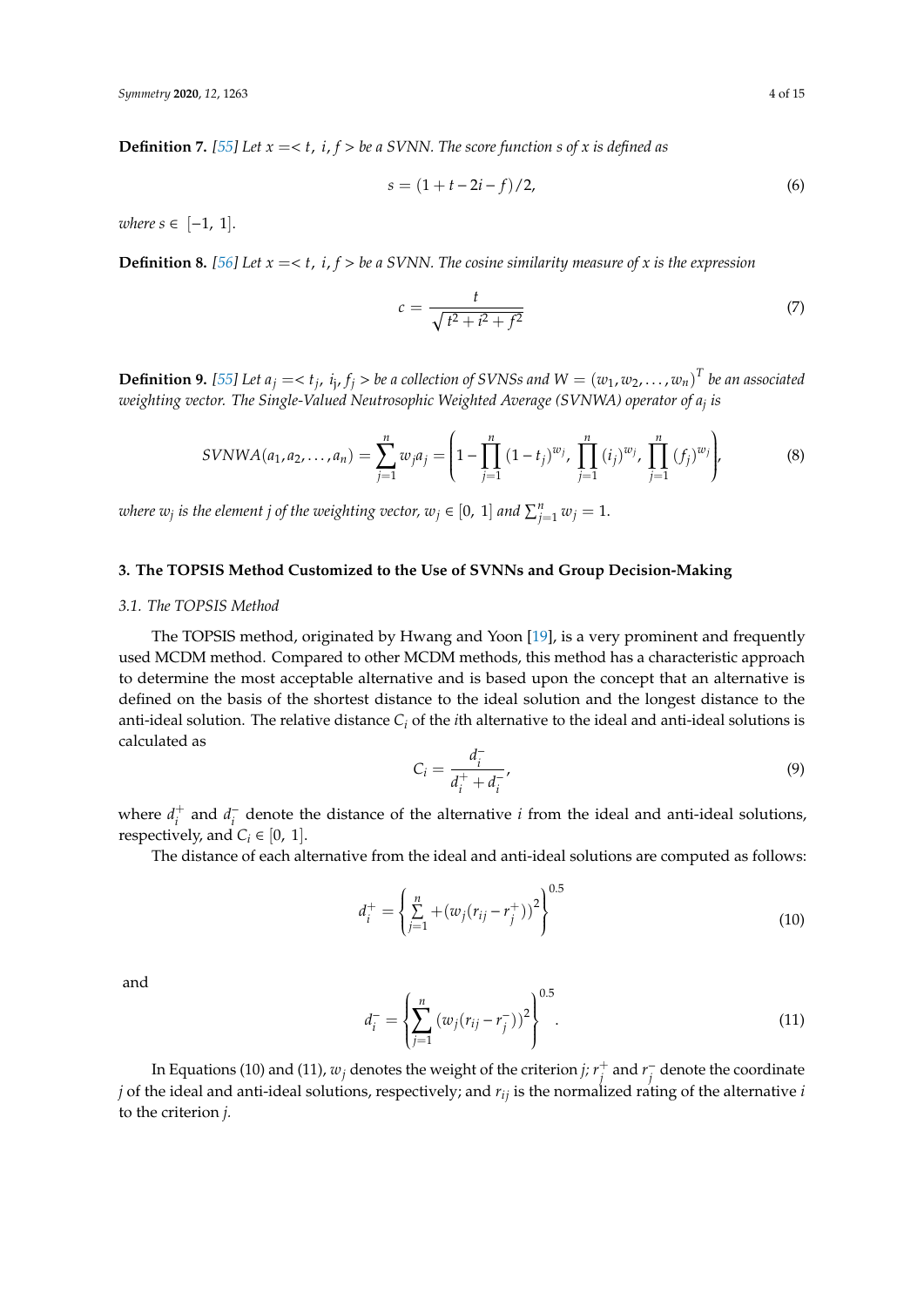The ordinary TOPSIS method utilizes the Euclidean distance to determine the separation measures. However, some authors such as Chang et al. [\[57\]](#page-13-7), Shanian and Savadogo [\[58\]](#page-13-8), and Hwang and Yoon [\[19\]](#page-11-17), have also considered the application of the Hamming distance for that purpose:

$$
d_i^+ = \sum_{j=1}^n w_j |r_{ij} - r_i^+|, \text{ and } \tag{12}
$$

$$
d_i^- = \sum_{j=1}^n w_j |r_{ij} - r_i^-|.
$$
\n(13)

In the numerous extensions of the TOPSIS method that were later proposed, the application of the Hamming distance has become more common such as in the research of Gautam and Singh [\[59\]](#page-13-9), Izadikhah [\[60\]](#page-13-10), and Chen and Tsao [\[61\]](#page-13-11).

The ordinary TOPSIS method uses the vector normalization procedure for the calculation of normalized ratings, as

$$
r_{ij} = \frac{x_{ij}}{\left(\sum_{i=1}^{n} x_{ij}^2\right)^{1/2}}
$$
 (14)

where  $r_{ij}$  is the normalized rating of the alternative *i* to the criterion *j*, and  $x_{ij}$  is the rating of the alternative *i* to the criterion *j.*

In some extensions of the TOPSIS method, however, this normalization procedure is followed with a simpler normalization procedure [\[31,](#page-12-8)[62\]](#page-13-12), as follows:

$$
r_{ij} = \frac{x_{ij}}{x_j^+}.\tag{15}
$$

In Equation (15), it is assumed that  $x_i^+$ *j* denotes the largest rating of the criterion *j*. The ideal *A* <sup>∗</sup> and the anti-ideal *A* <sup>−</sup> solutions are defined by

$$
A^{+} = \left\{ r_1^+, r_2^+, \dots, r_n^+ \right\} = \left\{ \max_{i} r_{ij} | j \in \Theta_{\text{max}} \right), (\min_{i} r_{ij} | j \in \Theta_{\text{min}}) \right\},
$$
(16)

$$
A^{-} = \left\{ r_1^-, r_2^-, \dots, r_n^- \right\} = \left\{ \min_i r_{ij} | j \in \Theta_{\text{max}} \right), \left( \max_i r_{ij} | j \in \Theta_{\text{min}} \right) \right\},\tag{17}
$$

where  $r_i^+$  $j$ <sup>+</sup> denotes the coordinate *j* of the ideal solution; *r*<sup> $j$ </sup><sub>*j*</sub> *j* denotes the coordinate *j* of the anti-ideal solution; and  $\Theta_{\text{max}}$  and  $\Theta_{\text{min}}$  denote the sets of beneficial and non-beneficial criteria, respectively.

# *3.2. An Extension of the TOPSIS Method Adapted for the Use of SVNNs*

The typical MCDM problem that includes *m* alternatives and *n* criteria can concisely be presented in the following matrix form:

$$
D = \left[x_{ij}\right]_{m \times n'}\tag{18}
$$

$$
W = [w_j]_n. \tag{19}
$$

The entry *xij* in the evaluation matrix *D* means the rating of the alternative *i* with respect to the criterion *j* and entries  $w_j$  in *W* of the weight vector denote the weights of the criterion *j*, for each  $i = 1$ , ... *m* and  $j = 1, ..., n$ .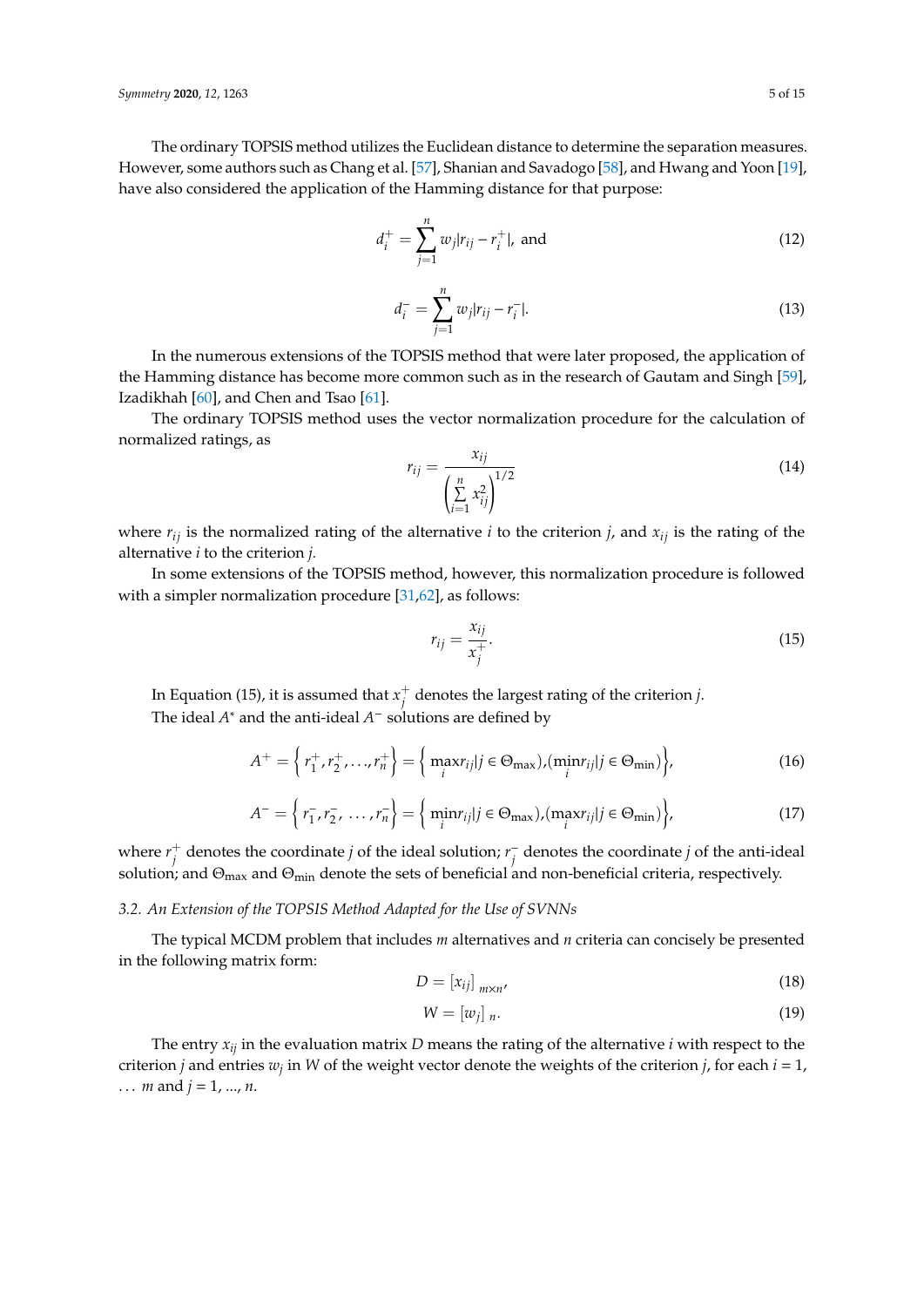However, many practical DM problems require the participation of more decision-makers or experts in the evaluation process. Therefore, in multiple-criteria group decision-making (MCGDM), there is more than one decision-making matrix

$$
D^{k} = [x_{ij}^{k}]_{m \times n'} k = 1, ..., K,
$$
\n(20)

where  $D^k$  denotes an evaluation matrix formed by the decision-maker and/or expert  $k$ ;  $x_{ij}^k$  is the rating of the alternative *i* with respect to the criterion *j* obtained from the decision-maker and/or expert *k*; and *K* denotes the number of decision-makers and/or experts.

In the MCGDM process, decision-makers and/or experts often have different experiences and/or specific knowledge of the problem that has to be solved, which is why another weighting vector can be used to express the impact of the decision-makers and/or experts on the final evaluation, namely as follows:

$$
[\omega_k]_K. \tag{21}
$$

The value  $\omega_k$  is the significance or impact of the decision-maker and/or expert  $k$  on the overall evaluation.

Using the weighting vector that expresses the impact of decision-makers on the overall evaluation, the individual evaluation matrix obtained from the decision-makers and/or experts, and a sort of aggregation operator, an overall group decision-making matrix can be constructed.

Taking into consideration the foregoing facts pertaining to the MCGDM, the specifics of SVNNs and operations over them as well as the previously proposed extension of the TOPSIS method [\[54](#page-13-4)[,63](#page-13-13)[,64\]](#page-13-14), a thorough step-by-step procedure of the adapted TOPSIS method, as shown in Figure [1,](#page-5-0) can be accurately presented through the following basic steps:

<span id="page-5-0"></span>

**Figure 1.** Computational procedure of the adapted TOPSIS method. **Figure 1.** Computational procedure of the adapted TOPSIS method.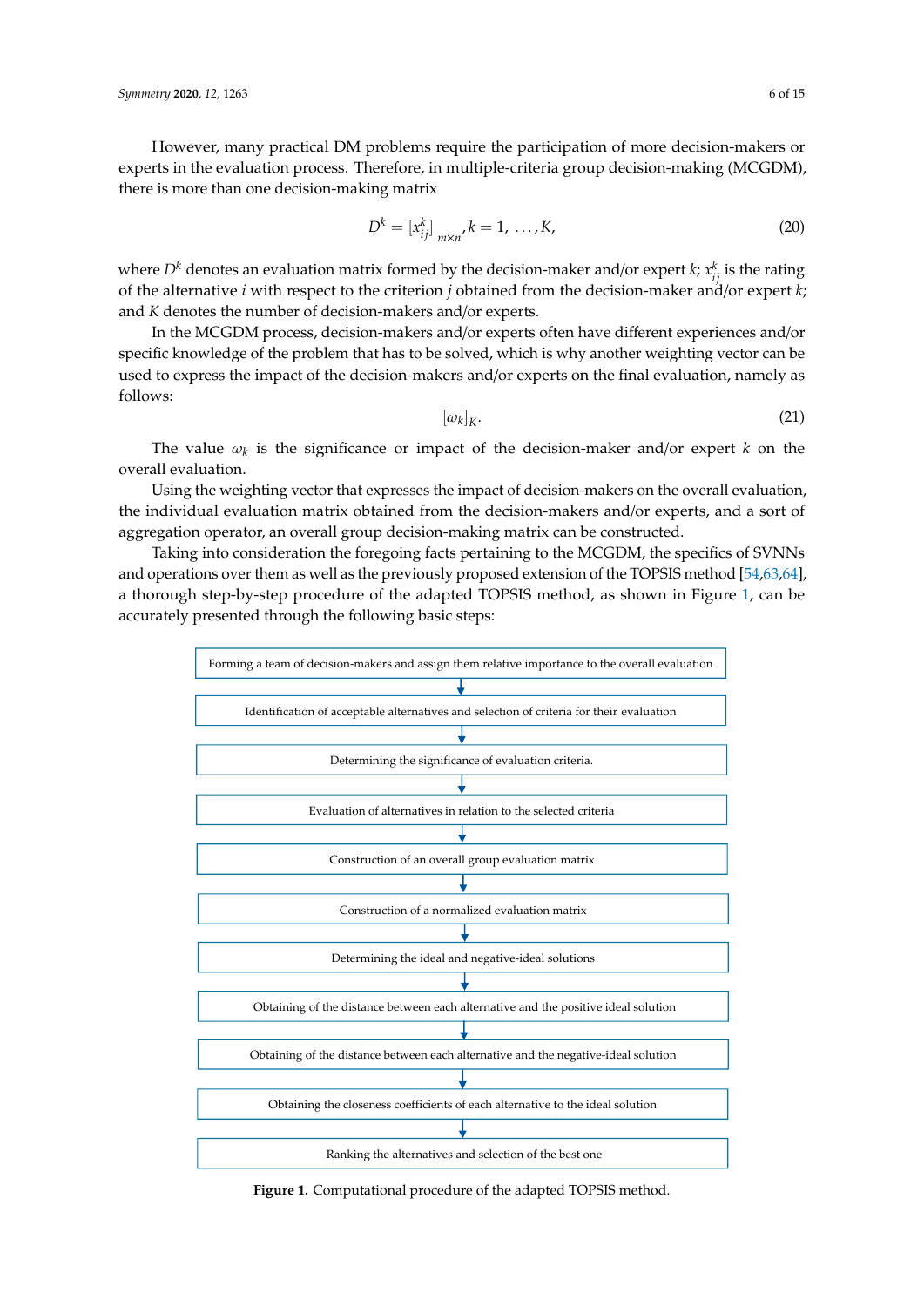Step 1. Forming a team of decision-makers and assigning them relative importance to the overall evaluation. In the first step, a team of decision-makers and/or experts is formed and relative importance is assigned to each of them, if necessary. In many cases, all decision-makers and/or experts have equal importance to the final evaluation.

Step 2. Identification of acceptable alternatives and selection of criteria for their evaluation. In the second step, the team of decision-makers identified the feasible alternatives and determined a set of evaluation criteria.

Step 3. Determining the significance of evaluation criteria. In this step, the team of decision-makers and/or experts determined the weights of the evaluation criteria. A number of methods that can be used to determine criteria weights have been considered in many papers published in scientific and professional journals [\[16](#page-11-14)[,65](#page-13-15)[–68\]](#page-13-16).

Step 4. Evaluation of alternatives in relation to the selected criteria. In the fourth step, each decision-maker performs an evaluation and forms their own evaluation matrix, in which the ratings are expressed by using SVNNs. As a result of performing this step, a *K* evaluation matrix is formed as follows:

$$
D^{k} = [x_{ij}^{k}]_{m \times n} = [ \langle t_{ij}^{k}, t_{ij}^{k}, f_{ij}^{k} \rangle ]_{m \times n'}
$$
 (22)

where  $\langle t_{ij}^k, t_{ij}^k, f_{ij}^k \rangle$  denotes the rating of the alternative *i* with respect to the criterion *j*, obtained from the decision-maker expert *k*.

Step 5. Construction of an overall group evaluation matrix. In this step, the individual attitudes of the decision-makers involved in the evaluation are transformed into one overall group evaluation matrix by using a SVNWA operator (i.e., by applying Equation (8)). As a result of performing this step, a matrix of the following form is formed:

$$
D = [x_{ij}]_{m \times n} = [ \langle t_{ij}, \, i_{ij}, \, f_{ij} \rangle ]_{m \times n}, \tag{23}
$$

where  $lt$   $t_{ij}$ ,  $i_{ij}$ ,  $f_{ij}$  denotes the rating of the alternative *i* in relation to the criterion *j*.

Step 6. Construction of a normalized evaluation matrix. The normalization of the overall group evaluation matrix can be performed by applying Equation (3) and the following  $\lambda$ :

$$
\lambda = \frac{1}{\max(\max_i t_{ij}, \max_i t_{ij}, \max_i t_{ij})}.
$$
\n(24)

This step is not necessary if all ratings belong to the interval [0, 1].

Step 7. Determining the ideal and negative-ideal solutions. In the case when all evaluation criteria are beneficial, the ideal and negative ideal solutions are calculated as follows:

$$
A^{+} = \left\{ r_{1}^{+}, r_{2}^{+}, \ldots, r_{n}^{+} \right\} = \left\{ \langle \max_{i} t_{ij}, \min_{i} i_{ij}, \min_{i} f_{ij} \rangle \right\},
$$
(25)

$$
A^{-} = \left\{ r_{1}^{-}, r_{2}^{-}, \ldots, r_{n}^{-} \right\} = \left\{ \langle \min_{i} t_{ij}, \max_{i} i_{ij}, \max_{i} f_{ij} \rangle \right\}.
$$
 (26)

Step 8. Obtaining the distance between each alternative and the positive ideal solution. The distances between the alternatives and the positive ideal solution can be determined by applying Equations (4) or (5).

Step 9. Obtaining the distance between each alternative and the negative-ideal solution. The distances between the alternatives and the negative ideal solution can be determined in a similar manner as the distances to the ideal solution.

Step 10. Obtaining the closeness coefficients of each alternative to the ideal solution. Applying Equations (4) and (5), SVNNs are transformed into the resulting crisp values, thus allowing the application of Equation (9) to determine the closeness coefficients to the ideal solution, as in the ordinary TOPSIS method.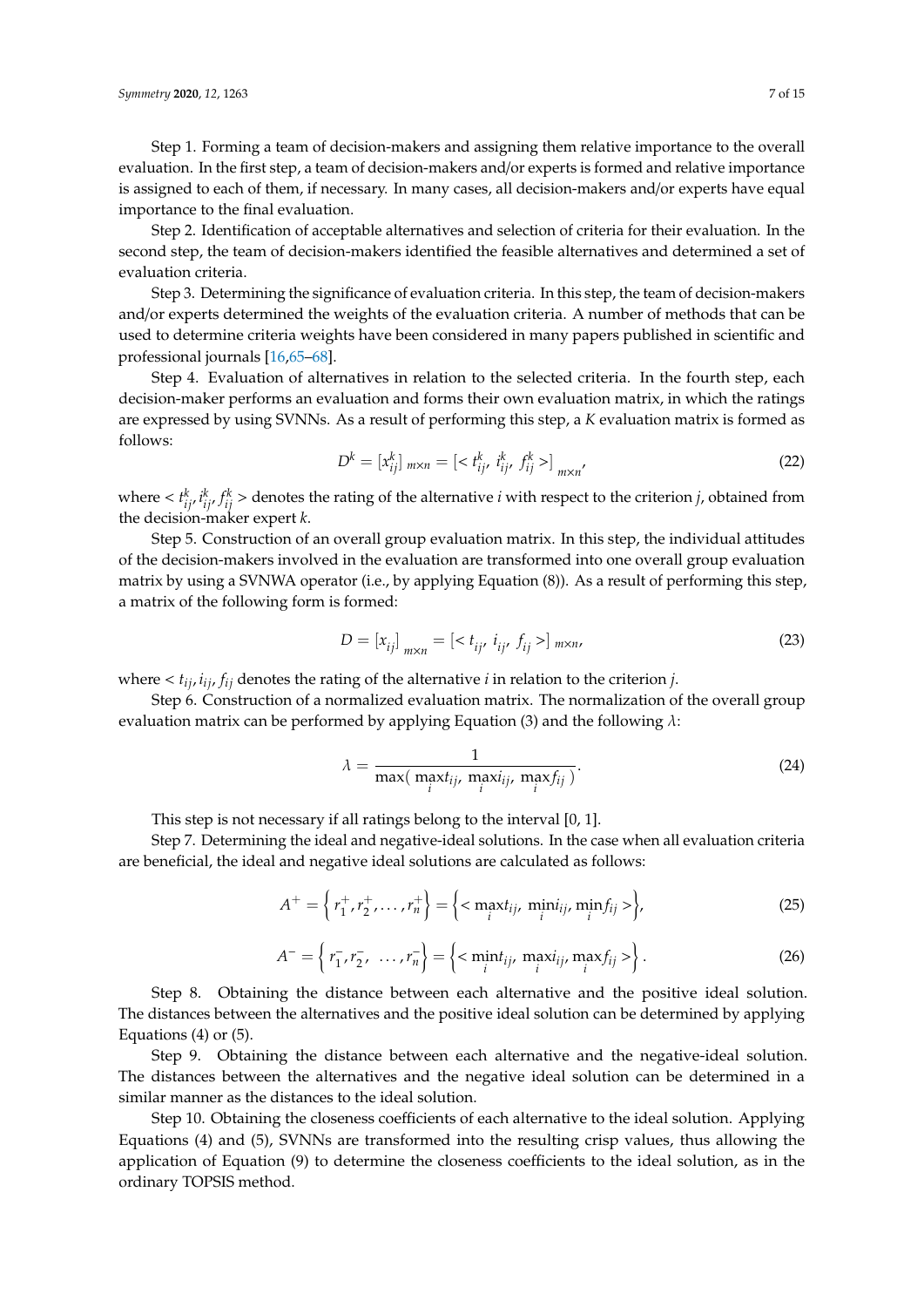Step 11. Ranking the alternatives and selection of the best one. The final ranking of the considered alternatives remains the same as in the ordinary TOPSIS method, which means that an alternative with a higher value of the closeness coefficient is more preferable.

#### <span id="page-7-0"></span>**4. A Numerical Illustration**

To demonstrate the efficiency and the applicability of the proposed extension, an example of the evaluation of e-commerce strategies adopted from Stanujkić et al. [\[69\]](#page-13-17) is the subject matter of consideration in this section of the paper. Suppose a team of three decision-makers should evaluate three e-commerce development strategies based on five criteria. The e-commerce development strategies (ECDS) and the evaluation criteria are shown in Tables [1](#page-7-1) and [2.](#page-7-2)

|  | Table 1. E-commerce development strategies. |  |  |  |
|--|---------------------------------------------|--|--|--|
|--|---------------------------------------------|--|--|--|

<span id="page-7-1"></span>

| <b>Alternatives</b>                                           | Designation       |
|---------------------------------------------------------------|-------------------|
| $A_1$ —E-customization and personalization—Ansari & Mela [70] | ECDS1             |
| A <sub>2</sub> —Social E-commerce adoption model—Hajli [71]   | ECDS <sub>2</sub> |
| $A_3$ —Strong search engine optimization (SEO)—Sen [72]       | ECDS3             |

**Table 2.** E-commerce development strategy evaluation criteria.

<span id="page-7-2"></span>

| Criteria                                                                     | Designation |
|------------------------------------------------------------------------------|-------------|
| $C_1$ —Feasibility of the strategy                                           | FS          |
| $C_2$ —Implementation speed                                                  | IS          |
| $C_3$ —Compliance with the corporate strategy                                | CS          |
| $C_4$ —Compliance of the strategy with the mission and vision of the company | MV          |
| $C_5$ —General acceptance                                                    | GА          |

The ratings obtained from the three decision-makers for the proposed strategies are shown in Tables [3](#page-7-3)[–5.](#page-7-4)

**Table 3.** The ratings received from the first decision-maker.

<span id="page-7-3"></span>

|                   | FS                  | IS                  | CS              | MV                | GA                |
|-------------------|---------------------|---------------------|-----------------|-------------------|-------------------|
| ECDS1             | $<$ 0.6, 0.1, 0.1 > | < 0.6, 0.1, 0.1 >   | <0.6, 0.1, 0.1> | < 0.4, 0.1, 0.1 > | < 0.4, 0.1, 0.1 > |
| ECDS <sub>2</sub> | <1.0, 0.0, 0.0>     | $<$ 0.8, 0.0, 0.0 > | <1.0, 0.1, 0.1> | <1.0.0.1.0.3>     | <1.0, 0.0, 0.1>   |
| ECDS3             | $<$ 0.6, 0.0, 0.2 > | $<$ 0.6, 0.2, 0.1 > | < 0.8, 0.2, 0.1 | <1.0, 0.2, 0.3>   | <1.0, 0.0, 0.2>   |

**Table 4.** The ratings received from the second decision-maker.

|                   | FS                    | IS                    | CS                  | <b>MV</b>           | <b>GA</b>             |
|-------------------|-----------------------|-----------------------|---------------------|---------------------|-----------------------|
| ECDS1             | $<$ 0.5, 0.0, 0.1 >   | $<$ 0.7, 0.1, 0.1 >   | < 0.5, 0.0, 0.1     | < 0.4, 0.1, 0.1 >   | $<$ 0.4, 0.0, 0.1 >   |
| ECDS <sub>2</sub> | $<$ 0.9, 0.0, 0.0 $>$ | $<$ 0.7, 0.1, 0.0 $>$ | <0.9, 0.0, 0.0>     | <1.0, 0.0, 0.1>     | $<$ 0.7, 0.0, 0.2 $>$ |
| ECDS3             | $<$ 0.7, 0.0, 0.0 $>$ | < 0.6, 0.1, 0.1 >     | $<$ 0.8, 0.1, 0.2 > | $<$ 0.9, 0.1, 0.3 > | $<$ 0.8, 0.0, 0.2 $>$ |

**Table 5.** The ratings received from the third decision-maker.

<span id="page-7-4"></span>

|                   | FS                    | IS                    | CS                    | MV                    | GA                  |
|-------------------|-----------------------|-----------------------|-----------------------|-----------------------|---------------------|
| ECDS1             | $<$ 0.5, 0.0, 0.0 $>$ | $<$ 0.8, 0.1, 0.1 >   | $<$ 0.6, 0.0, 0.1 >   | $<$ 0.5, 0.0, 0.0 $>$ | $<$ 0.5, 0.1, 0.1 > |
| ECDS <sub>2</sub> | $<$ 0.8, 0.0, 0.1 >   | $<$ 0.7, 0.0, 0.0 $>$ | $<$ 1.0, 0.0, 0.0 $>$ | $<$ 0.9, 0.0, 0.1 >   | $<$ 0.6, 0.0, 0.1 > |
| ECDS3             | $<$ 0.8, 0.1, 0.1 >   | $<$ 0.7, 0.0, 0.0 $>$ | $<$ 0.8, 0.0, 0.1 >   | $<$ 0.9, 0.1, 0.2 >   | $<$ 0.8, 0.0, 0.0 > |

After that, a group evaluation matrix was determined by using Equation (6), whereby all the decision-makers had the same importance  $\omega_1 = \omega_2 = \omega_3 = 0.33$ . The group evaluation matrix is presented in Table [6.](#page-8-1)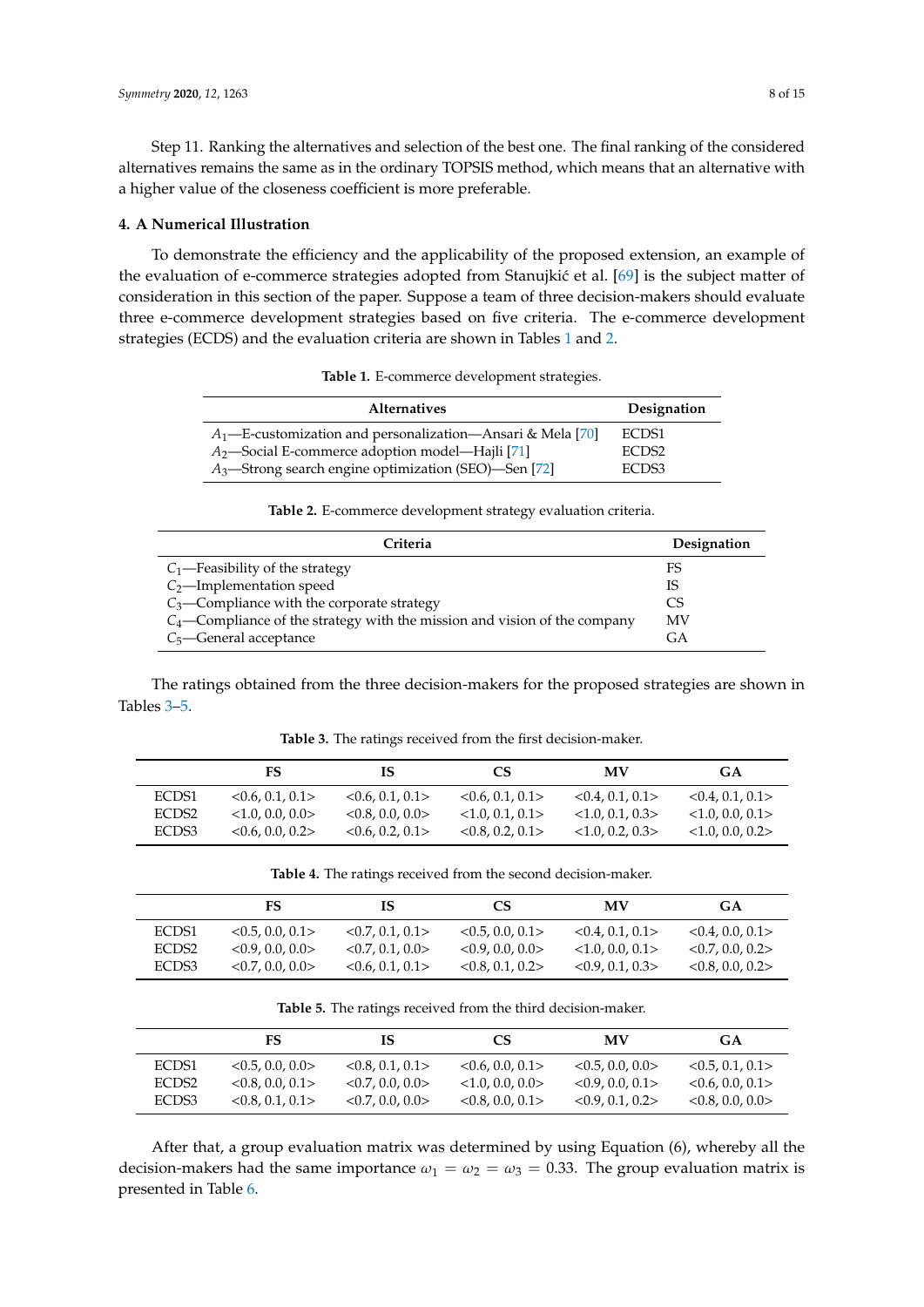<span id="page-8-1"></span>

|                   | FS                  | -15                   | <b>CS</b>             | MV                | <b>GA</b>           |
|-------------------|---------------------|-----------------------|-----------------------|-------------------|---------------------|
| ECDS1             | < 0.5, 0.0, 0.0 >   | $<$ 0.7, 0.1, 0.1 >   | <0.6, 0.0, 0.1>       | < 0.4, 0.0, 0.0 > | < 0.4, 0.0, 0.1     |
| ECDS <sub>2</sub> | <1.0, 0.0, 0.0>     | $<$ 0.7, 0.0, 0.0 $>$ | $<$ 1.0, 0.0, 0.0 $>$ | <1.0, 0.0, 0.1>   | $<$ 1.0.0.0.0.1 $>$ |
| ECDS3             | $<$ 0.7, 0.0, 0.0 > | $<$ 0.6, 0.0, 0.0 >   | $<$ 0.8, 0.0, 0.1 >   | <1.0.0.1.0.3>     | $<$ 1.0.0.0.0.0 $>$ |

**Table 6.** The group evaluation matrix.

In the following step, the ideal and negative ideal solutions shown in Table [7](#page-8-2) are determined by applying Equations (23) and (24).

| <b>Table 7.</b> The ideal and negative ideal solutions. |
|---------------------------------------------------------|
|                                                         |

<span id="page-8-2"></span>

|                   | FS                | IS                  | CS                  | MV                    | <b>GA</b>           |
|-------------------|-------------------|---------------------|---------------------|-----------------------|---------------------|
| $ECDS+$           | <1.0, 0.0, 0.0>   | < 0.7, 0.0, 0.0 >   | $<$ 1.0.0.0.0.0 $>$ | $<$ 1.0, 0.0, 0.0 $>$ | $<$ 1.0.0.0.0.0 $>$ |
| ECDS <sup>-</sup> | < 0.5, 0.0, 0.0 > | $<$ 0.6, 0.1, 0.1 > | < 0.6, 0.0, 0.1     | < 0.4, 0.1, 0.3       | < 0.4, 0.0, 0.1     |

<span id="page-8-3"></span>The calculation details obtained by applying the TOPSIS method and the two distance measures are presented in Tables [8](#page-8-3) and [9.](#page-8-4)

**Table 8.** The computational details obtained by using the Hamming distance.

|                   | и.   | a.   |      | Rank |
|-------------------|------|------|------|------|
| ECDS1             | 0.87 | 0.69 | 0.44 |      |
| ECDS <sub>2</sub> | 0.38 | 1.08 | 0.74 |      |
| ECDS3             | 0.63 | 0.66 | 0.51 |      |

| a:   | a. | C,                   | Rank                    |
|------|----|----------------------|-------------------------|
| 3.38 |    |                      | 3                       |
| 1.70 |    |                      |                         |
| 2.60 |    |                      |                         |
|      |    | 3.24<br>4.25<br>2.54 | 0.490<br>0.714<br>0.495 |

<span id="page-8-4"></span>**Table 9.** The computational details obtained by using the Euclidean distance.

The calculation details obtained by utilizing the TOPSIS method and the Hamming distance are presented in Table [8.](#page-8-3) In this case, all the criteria had the same importance of  $w_i = 0.20$ .

As can be observed from Table [8,](#page-8-3) the most acceptable alternative (i.e., e-commerce development strategy) is designated as ECDS2, which means that the most appropriate e-commerce development strategy is the "social e-commerce adoption" alternative.

#### <span id="page-8-0"></span>**5. Discussion and Comparison Analysis**

In order to confirm the obtained results, similar calculations were performed by applying the TOPSIS method with the Euclidean distance, and the two commonly used approaches in the case of applying neutrosophic sets (i.e., the score function and the cosine similarity measure).

The calculation details obtained by using the TOPSIS method and the Euclidean distance are presented in Table [9.](#page-8-4) As can be observed from Table [9,](#page-8-4) the application of the TOPSIS method with the Euclidean distance produced the same ranking results.

To check the stability of the obtained ranking order of the alternatives, the calculation was repeated five times with the weighting vectors shown in Table [10.](#page-9-0)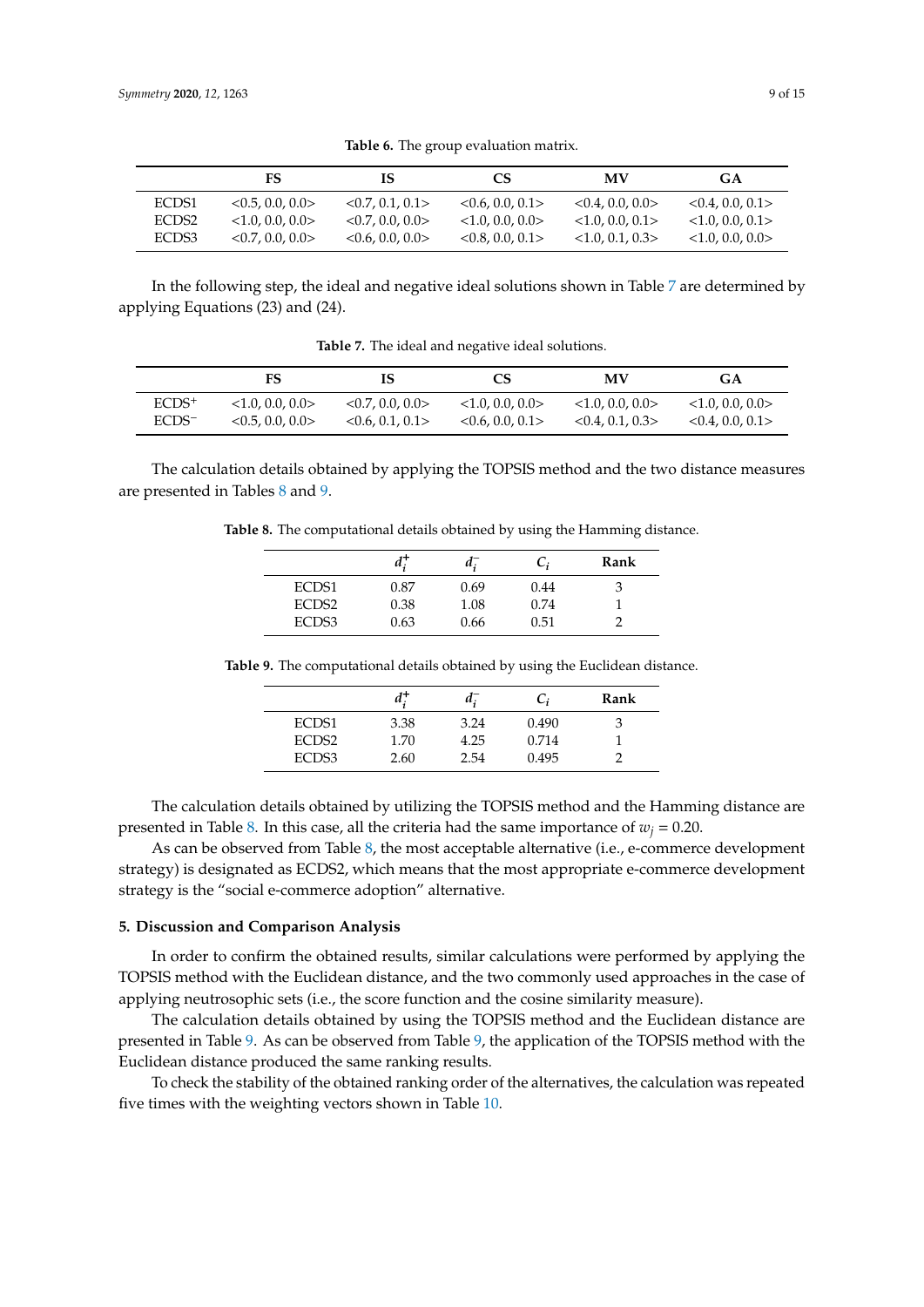<span id="page-9-0"></span>

|                | $w_1$ | $w_2$ | $w_3$ | $w_4$ | $w_{5}$ | $\sum w_i$ |
|----------------|-------|-------|-------|-------|---------|------------|
| $W_1$          | 0.40  | 0.15  | 0.15  | 0.15  | 0.15    | 1.00       |
| W <sub>2</sub> | 0.15  | 0.40  | 0.15  | 0.15  | 0.15    | 1.00       |
| $W_3$          | 0.15  | 0.15  | 0.40  | 0.15  | 0.15    | 1.00       |
| $W_{4}$        | 0.15  | 0.15  | 0.15  | 0.40  | 0.15    | 1.00       |
| Wҕ             | 0.15  | 0.15  | 0.15  | 0.15  | 0.40    | 1.00       |

**Table 10.** The weighting vectors used for the recalculation.

The ranking results obtained by using the five different weighting vectors and the two distances are given in Tables [11](#page-9-1) and [12.](#page-9-2)

**Table 11.** The ranking results obtained by using the Hamming distance and different *W<sup>i</sup>* .

<span id="page-9-1"></span>

|       | $W_2$<br>$W_1$ |      | $W_3$ |              | $W_{4}$ |                         | $W_{\overline{2}}$ |                         |       |      |
|-------|----------------|------|-------|--------------|---------|-------------------------|--------------------|-------------------------|-------|------|
|       | $C_i$          | Rank | $C_i$ | Rank         |         | $C_i$ Rank $C_i$        |                    | Rank                    | $C_i$ | Rank |
| ECDS1 | $0.45$ 3       |      | 0.51  | 2            | 0.44    | $\overline{\mathbf{3}}$ | 0.39               | $\overline{\mathbf{3}}$ | 0.43  |      |
| ECDS2 | 0.74           |      | 0.70  | $\mathbf{1}$ | 0.72    |                         | 0.75               | $\mathbf{1}$            | 0.78  |      |
| ECDS3 | 0.50           |      | 0.43  | 3            | 0.54    | 2                       | 0.59               | 2                       | 0.49  |      |

**Table 12.** The ranking results obtained by using the Euclidean distance and different *W<sup>i</sup>* .

<span id="page-9-2"></span>

|       |       | $W_1$                      |       | $W_2$          |      | $W_3$               |      | $W_4$                   |       | $W_{\overline{2}}$ |
|-------|-------|----------------------------|-------|----------------|------|---------------------|------|-------------------------|-------|--------------------|
|       | $C_i$ | Rank                       | $C_i$ | Rank $C_i$     |      | Rank C <sub>i</sub> |      | Rank                    | $C_i$ | Rank               |
| ECDS1 | 0.49  | $\overline{\phantom{a}}^3$ | 0.56  | 2              | 0.48 | 3                   | 0.44 | $\overline{\mathbf{3}}$ | 0.48  |                    |
| ECDS2 | 0.72  |                            | 0.67  | $\overline{1}$ | 0.70 | 1                   | 0.73 | $\mathbf{1}$            | 0.76  |                    |
| ECDS3 | 0.50  | 2                          | 0.41  | 3              | 0.54 | 2                   | 0.57 | 2                       | 0.46  |                    |

The use of different weighting vectors caused changes in the ranking order in two cases, namely: *W*<sup>2</sup> and *W*5. In the first case (*W*2), both distances gave the same ranking order, whereas in the second case  $(W_5)$ , there was a difference in the second- and third-ranked alternatives.

Based on the foregoing, it can be concluded that the developed extension of the TOPSIS method can be employed with any of the two previously considered distances (i.e., with the one easier to calculate such as the Hamming distance, or the one slightly more complex to calculate in the case of using SVNNs like Euclidean distance).

To finally verify the ranking results obtained by the developed adaptation of the TOPSIS method, an additional ranking of the strategies was performed by using two commonly used approaches (i.e., the score function and the cosine similarity measure). The values of the score function and the cosine similarity measure for the considered alternatives were determined by applying Equations (6) and (7), respectively, to the overall ratings calculated by applying Equation (8). In this calculation, all the criteria again had the same importance of  $w_j = 0.20$ . The achieved ranking results are shown in Table [13.](#page-9-3)

**Table 13.** The ranking by using the score function and the cosine similarity measure.

<span id="page-9-3"></span>

|                   | <b>Overall Ratings</b>   | Score | Rank | Cosine | Rank |
|-------------------|--------------------------|-------|------|--------|------|
| ECDS1             | < 0.55, 0.00, 0.00 >     | 0.78  |      | 0.55   |      |
| ECDS <sub>2</sub> | $<$ 1.00, 0.00, 0.00 $>$ | 1.00  |      | 1.00   |      |
| ECDS3             | $<$ 1.00, 0.00, 0.00 $>$ | 1.00  |      | 1.00   |      |

Table [13](#page-9-3) allows us to note that the obtained results were partly different from the results shown in Tables [8](#page-8-3) and [9.](#page-8-4) The difference occurs with the alternative ECDS3, which now shared first place with the alternative ECDS2, whereas the alternative ECDS1 ranked second when using the TOPSIS method.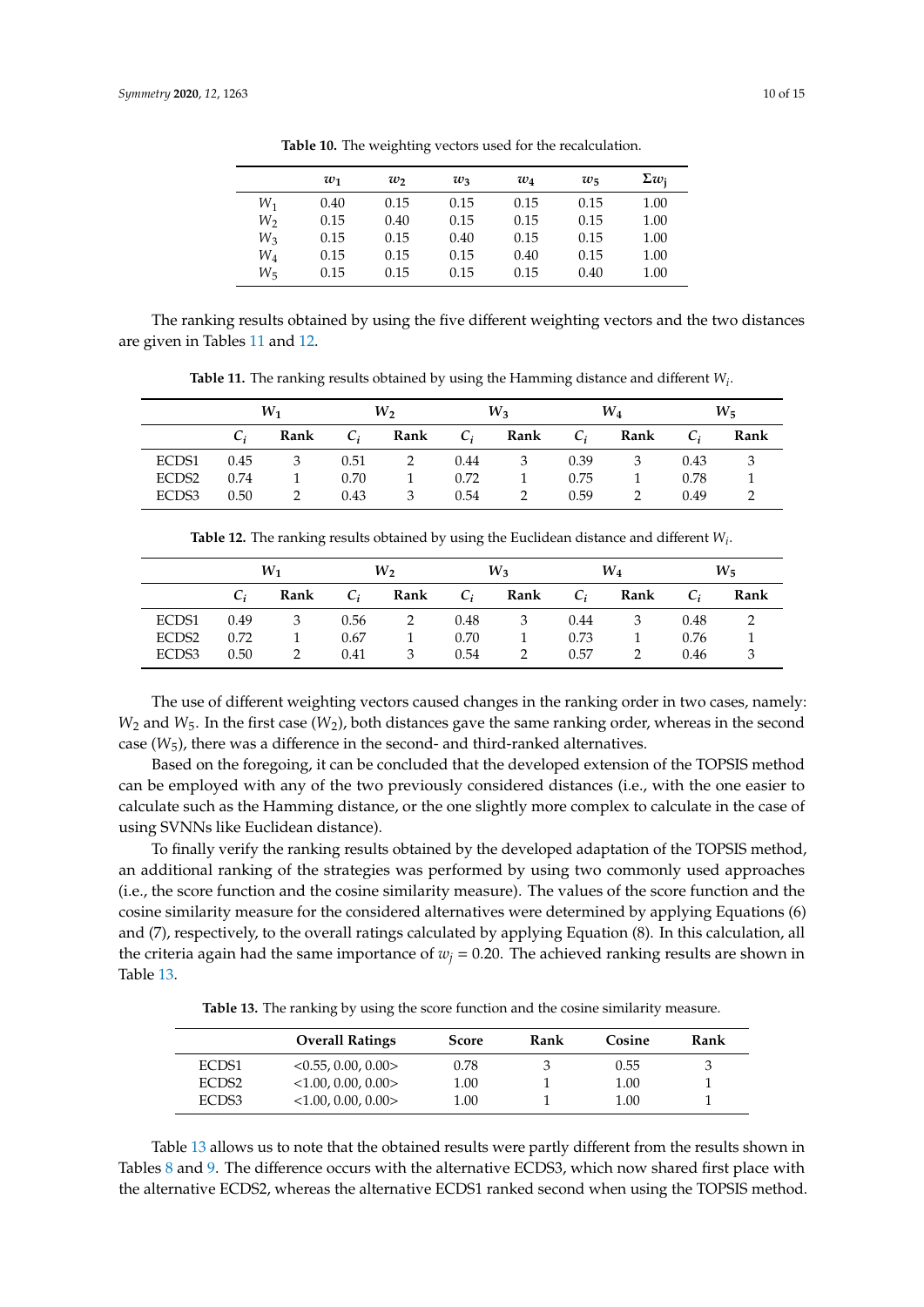<span id="page-10-0"></span>Generally speaking, the alternative ECDS2 was the best-ranked when using all the approaches Generally speaking, the alternative ECDS2 was the best-ranked when using all the approaches (as seen in Figure [2\)](#page-10-0), although some deviations in the ranking orders obtained by using different (as seen in Figure 2), although some deviations in the ranking orders obtained by using different approaches were expected. Possible deviations in the ranking orders obtained by using different approaches were expected. Possible deviations in the ranking orders obtained by using different approaches are caused by the differences and specificities of the calculation procedures applied in approaches are caused by the differences and specificities of the calculation procedures applied in different approaches, whereas deviations usually reflect in the case of worse-ranked alternatives. different approaches, whereas deviations usually reflect in the case of worse-ranked alternatives.



**Figure 2.** Ranking results achieved by utilizing different procedures. **Figure 2.** Ranking results achieved by utilizing different procedures.

# **6. Conclusions**

**6. Conclusions**  membership functions, thus enabling an easier and more efficient evaluation of alternatives in the cases of solving problems associated with ambiguities and uncertainties. Therefore, several approaches have been proposed for ranking neutrosophic numbers, and numerous MCDM methods have been adapted for the purpose of their use. As a generalization of fuzzy sets and their various extensions, neutrosophic sets introduce three

The TOPSIS method is a prominent MCDM method that has been used so far to solve numerous decision-making problems, and many extensions of the TOPSIS method have been proposed to enable using different types of fuzzy as well as neutrosophic numbers. Based on a previously proposed extension, a new adaptation to use single-valued neutrosophic numbers is being considered. The additional goal of this study was to confirm the applicability of the Hamming distance alternatively to the Euclidean distance. The results of the considered numerical illustration and the conducted comparative analysis indicate the justified application of the Hamming distance with a less complex calculation procedure instead of the Euclidean distance with a much more complex calculation procedure, especially in the case of neutrosophic set application. Furthermore, the proposed approach has enabled the use of the Hamming distance and/or Euclidean distance.

Based on the conducted numerical illustration, the most acceptable alternative is ECDS2, the Social E-commerce adoption model. Furthermore, the reliability of the TOPSIS extension based on SVNNs was additionally verified by utilizing the score function and cosine similarity measure. It is noticeable that alternatives ECDS2 and ECDS3 had the same ranking result. Additionally, alternative ECDS2, the Social E-commerce adoption model, was the best-ranked when using different ranking approaches (ranking based on Hamming distance and Euclidean distance, and ranking based on score function and cosine similarity measure).

The proposed TOPSIS extension based on SVNNs proved to be efficient and easy to use when solving decision-making problems that are complex, multifaceted, and often associated with ambiguities and uncertainties. In addition, TOPSIS SVNNs is a good choice when it comes to the evaluation and selection of e-commerce development strategies.

**Author Contributions:** Conceptualization, D.K., P.S., and G.P.; Methodology, D.K., D.S., and E.K.Z.; Validation, B.P. and A.U.; Investigation, B.P.; Data curation, G.P.; Writing—original draft preparation, D.S. and E.K.Z.;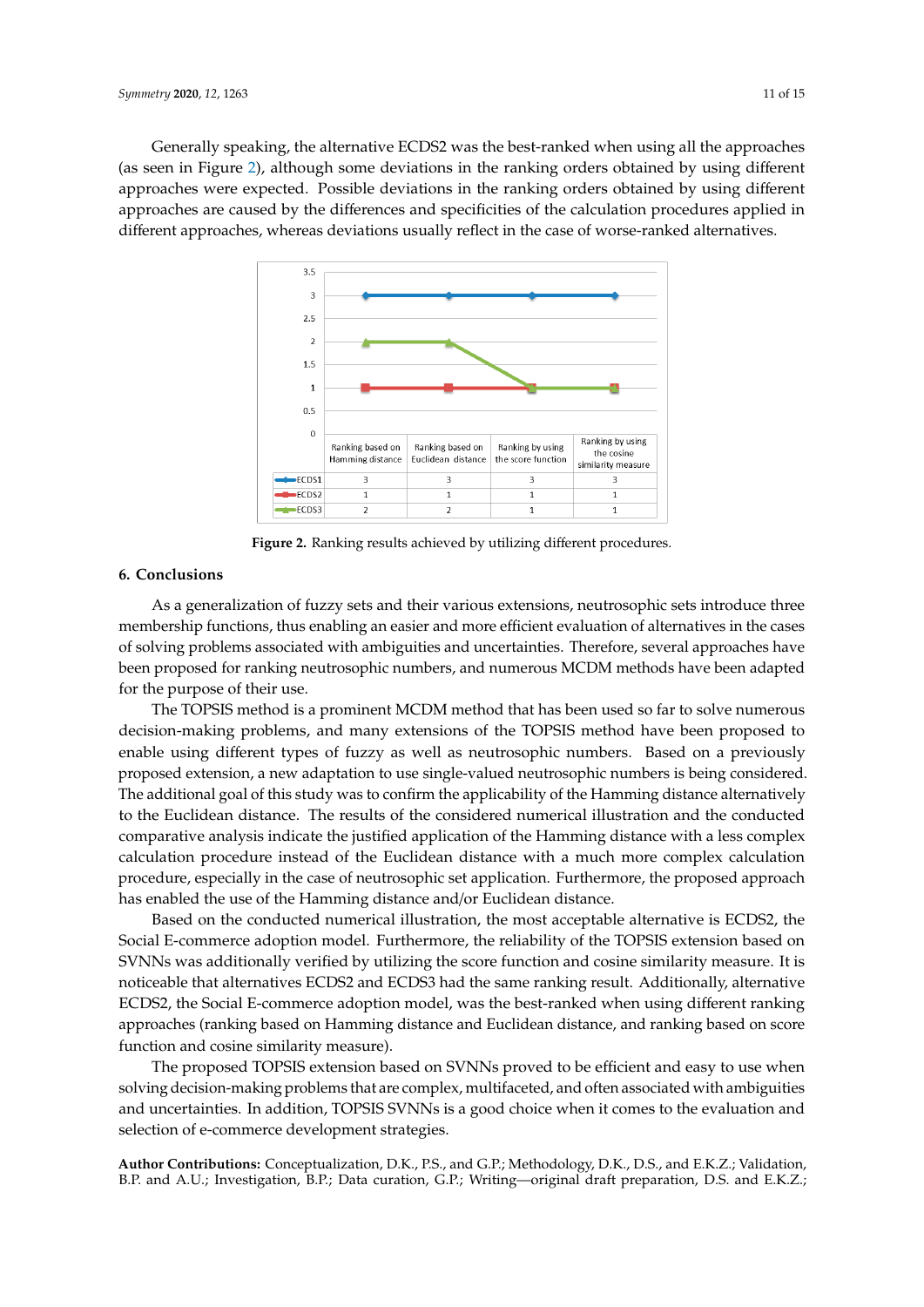Writing—review and editing, P.S. and A.U.; Supervision, D.K. All authors have read and agreed to the published version of the manuscript.

**Funding:** This research received no external funding.

**Conflicts of Interest:** The authors declare no conflicts of interest.

#### **References**

- <span id="page-11-0"></span>1. Magnusson, D.; Hermelin, B. ICT development from the perspective of connectivity and inclusion—The operation of a local digital agenda in Sweden. *Nor. Geogr. Tidsskr. Nor. J. Geogr.* **2019**, 81–95. [\[CrossRef\]](http://dx.doi.org/10.1080/00291951.2019.1596153)
- <span id="page-11-1"></span>2. Sandberg, K.W.; Håkansson, F. Strategical Use of ICT in Microenterprises: A Case Study. *Int. J. E Entrep. Innov.* **2020**, *10*, 1–13. [\[CrossRef\]](http://dx.doi.org/10.4018/IJEEI.2020010101)
- <span id="page-11-2"></span>3. Nica, E. ICT innovation, internet sustainability, and economic development. *J. Self Gov. Manag. Econ.* **2015**, *3*, 242–249.
- <span id="page-11-3"></span>4. Chaffey, D.; Hemphill, T.; Edmundson-Bird, D. *Digital Business and E-Commerce Management*; Pearson: London, UK, 2019.
- <span id="page-11-4"></span>5. Goyal, S.; Sergi, B.S.; Esposito, M. Literature review of emerging trends and future directions of e-commerce in global business landscape. *World Rev. Entrep. Manag. Sustain. Dev.* **2019**, *15*, 226–255. [\[CrossRef\]](http://dx.doi.org/10.1504/WREMSD.2019.098454)
- <span id="page-11-5"></span>6. Laudon, K.C.; Traver, C.G. *E-Commerce: Business, Technology, Society*; Pearson: Essex, UK, 2016.
- <span id="page-11-6"></span>7. Hua, N.; Hight, S.; Wei, W.; Ozturk, A.B.; Zhao, X.R.; Nusair, K.; DeFranco, A. The power of e-commerce. *Int. J. Contemp. Hosp. Manag.* **2019**, *31*, 1906–1923. [\[CrossRef\]](http://dx.doi.org/10.1108/IJCHM-02-2018-0168)
- <span id="page-11-7"></span>8. Johnson, G.; Whittington, R.; Scholes, K.; Angwin, D.N.; Regnér, P. *Exploring Strategy*, 11th ed.; Pearson: London, UK, 2017.
- <span id="page-11-8"></span>9. Thompson, F.M.; Tuzovic, S.; Braun, C. Trustmarks: Strategies for exploiting their full potential in e-commerce. *Bus. Horiz.* **2019**, *62*, 237–247. [\[CrossRef\]](http://dx.doi.org/10.1016/j.bushor.2018.09.004)
- <span id="page-11-9"></span>10. Curˇci´c, N.; Piljan, I.; Simonovi´c, Z. Marketing concept in insurance companies. ´ *Ekonomika* **2019**, *65*, 21–23. [\[CrossRef\]](http://dx.doi.org/10.5937/ekonomika1903021C)
- <span id="page-11-10"></span>11. Jauković Jocić, K.; Jocić, G.; Karabašević, D.; Popović, G.; Stanujkić, D.; Zavadskas, E.K.; Thanh Nguyen, P. A Novel Integrated PIPRECIA—Interval-Valued Triangular Fuzzy ARAS Model: E-Learning Course Selection. *Symmetry* **2020**, *12*, 928. [\[CrossRef\]](http://dx.doi.org/10.3390/sym12060928)
- 12. Hassanpour, M.; Pamucar, D. Evaluation of Iranian household appliance industries using MCDM models. *Oper. Res. Eng. Sci. Theory Appl.* **2019**, *2*, 12–15. [\[CrossRef\]](http://dx.doi.org/10.31181/oresta1903001h)
- <span id="page-11-11"></span>13. Karabašević, D.; Maksimović, M.; Stanujkić, D.; Brzaković, P.; Brzaković, M. The evaluation of websites in the textile industry by applying ISO/IEC 91264-standard and the EDAS method. *Ind. Text.* **2018**, *69*, 4894.
- <span id="page-11-12"></span>14. Fazlollahtabar, H.; Smailbašić, A.; Stević, Ž. FUCOM method in group decision-making: Selection of forklift in a warehouse. *Decis. Mak. Appl. Manag. Eng.* **2019**, *2*, 49–65. [\[CrossRef\]](http://dx.doi.org/10.31181/dmame1901065f)
- <span id="page-11-13"></span>15. Karabasević, D.; Stanujkić, D.; Maksimović, M.; Popović, G.; Momčilović, O. An Approach to Evaluating the Quality of Websites Based on the Weighted Sum Preferred Levels of Performances Method. *Acta Polytech. Hung.* **2019**, *16*, 195–215.
- <span id="page-11-14"></span>16. Saaty, T.L. *The Analytic Hierarchy Process: Planning, Priority Setting, Resource Allocation*; McGraw-Hill: New York, NY, USA, 1980.
- <span id="page-11-15"></span>17. Roy, B. The outranking approach and the foundation of ELECTRE methods. *Theory Decis.* **1991**, *31*, 49–73. [\[CrossRef\]](http://dx.doi.org/10.1007/BF00134132)
- <span id="page-11-16"></span>18. Brans, J.P.; Vincke, P. Note—A Preference Ranking Organisation Method: (The PROMETHEE Method for Multiple Criteria Decision-Making). *Manag. Sci.* **1985**, *31*, 647–656. [\[CrossRef\]](http://dx.doi.org/10.1287/mnsc.31.6.647)
- <span id="page-11-17"></span>19. Hwang, C.L.; Yoon, K. *Multiple Attribute Decision Making: Methods and Applications*; Springer: New York, NY, USA, 1981.
- <span id="page-11-18"></span>20. Zavadskas, E.K.; Kaklauskas, A.; Sarka, V. The new method of multicriteria complex proportional assessment of projects. *Technol. Econ. Dev. Econ.* **1994**, *1*, 131–139.
- <span id="page-11-19"></span>21. Opricović, S. *Multicriteria Optimization of Civil Engineering Systems*; Faculty of Civil Engineering: Belgrade, Serbia, 1998.
- <span id="page-11-20"></span>22. Brauers, W.K.M.; Zavadskas, E.K. The MOORA method and its application to privatization in a transition economy. *Control Cybern.* **2006**, *35*, 445–469.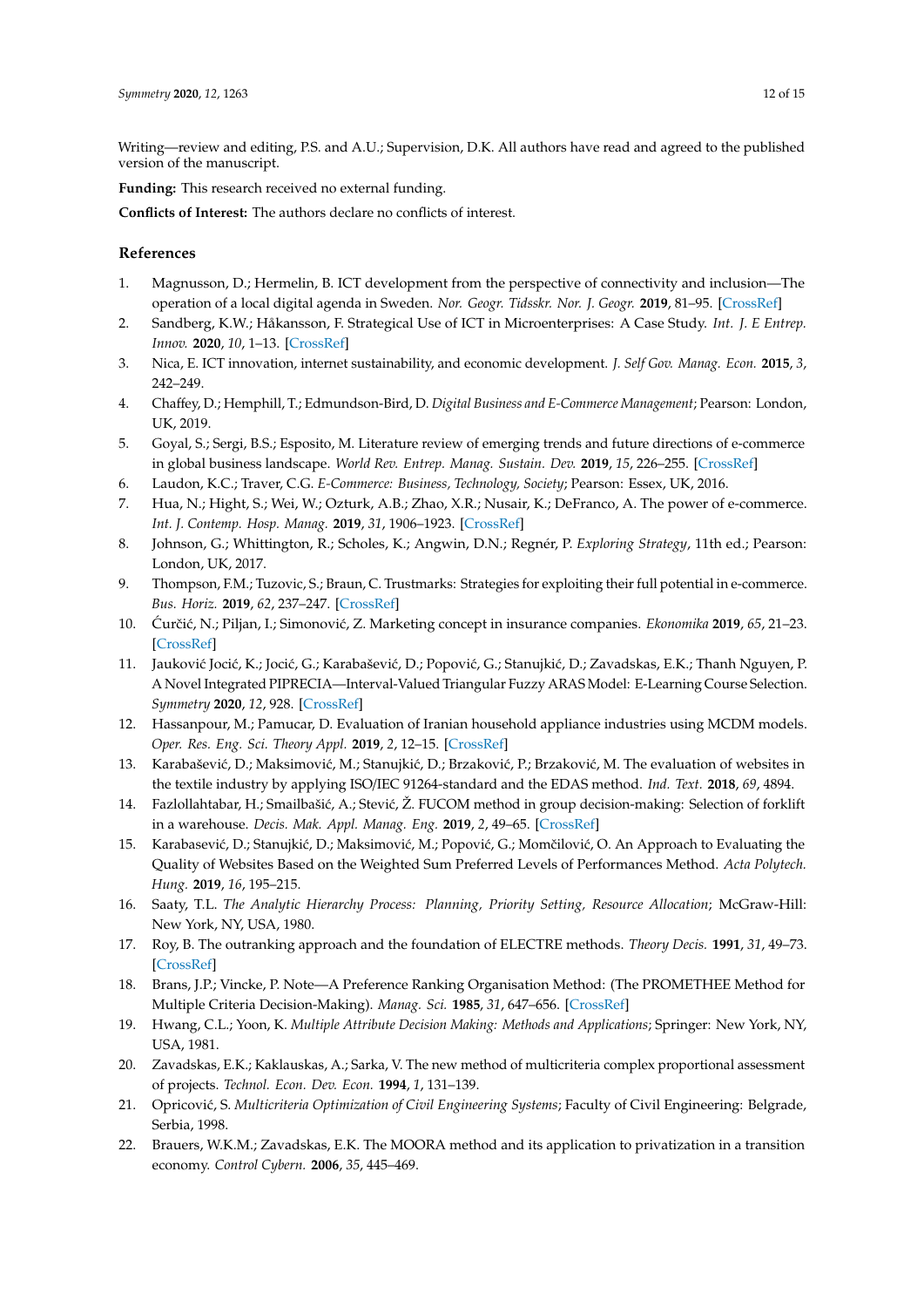- <span id="page-12-0"></span>23. Brauers, W.K.M.; Zavadskas, E.K. Project management by MULTIMOORA as an instrument for transition economies. *Technol. Econ. Dev. Econ.* **2010**, *16*, 52–54. [\[CrossRef\]](http://dx.doi.org/10.3846/tede.2010.01)
- <span id="page-12-1"></span>24. Nanayakkara, C.; Yeoh, W.; Lee, A.; Moayedikia, A. Deciding discipline, course and university through TOPSIS. *Stud. High. Educ.* **2019**, 1–16. [\[CrossRef\]](http://dx.doi.org/10.1080/03075079.2019.1616171)
- <span id="page-12-2"></span>25. Dos Santos, B.M.; Godoy, L.P.; Campos, L.M. Performance evaluation of green suppliers using entropy-TOPSIS-F. *J. Clean. Prod.* **2019**, *207*, 498–509. [\[CrossRef\]](http://dx.doi.org/10.1016/j.jclepro.2018.09.235)
- <span id="page-12-3"></span>26. Cavallaro, F.; Zavadskas, E.K.; Streimikiene, D.; Mardani, A. Assessment of concentrated solar power (CSP) technologies based on a modified intuitionistic fuzzy topsis and trigonometric entropy weights. *Technol. Forecast. Soc. Chang.* **2019**, *140*, 258–270. [\[CrossRef\]](http://dx.doi.org/10.1016/j.techfore.2018.12.009)
- <span id="page-12-4"></span>27. Kwok, P.K.; Lau, H.Y. Hotel selection using a modified TOPSIS-based decision support algorithm. *Decis. Support Syst.* **2019**, *120*, 95–105. [\[CrossRef\]](http://dx.doi.org/10.1016/j.dss.2019.02.004)
- <span id="page-12-5"></span>28. Solangi, Y.A.; Tan, Q.; Mirjat, N.H.; Ali, S. Evaluating the strategies for sustainable energy planning in Pakistan: An integrated SWOT-AHP and Fuzzy-TOPSIS approach. *J. Clean. Prod.* **2019**, *236*, 117655. [\[CrossRef\]](http://dx.doi.org/10.1016/j.jclepro.2019.117655)
- <span id="page-12-6"></span>29. Gupta, H.; Barua, M.K. Supplier selection among SMEs on the basis of their green innovation ability using BWM and fuzzy TOPSIS. *J. Clean. Prod.* **2017**, *152*, 242–258. [\[CrossRef\]](http://dx.doi.org/10.1016/j.jclepro.2017.03.125)
- <span id="page-12-7"></span>30. Efe, B. Website Evaluation Using Interval Type-2 Fuzzy-Number-Based TOPSIS Approach. In *Multi-Criteria Decision-Making Models for Website Evaluation*; IGI Global: Hershey, PA, USA, 2019; pp. 166–185.
- <span id="page-12-8"></span>31. Wang, Y.M.; Elhag, T.M. Fuzzy TOPSIS method based on alpha level sets with an application to bridge risk assessment. *Expert Syst. Appl.* **2006**, *31*, 309–319. [\[CrossRef\]](http://dx.doi.org/10.1016/j.eswa.2005.09.040)
- 32. Abdulsalam, K.; Ighravwe, D.; Babatunde, M. A fuzzy-TOPSIS approach for techno-economic viability of lighting energy efficiency measure in public building projects. *J. Proj. Manag.* **2018**, *3*, 197–206. [\[CrossRef\]](http://dx.doi.org/10.5267/j.jpm.2018.4.001)
- <span id="page-12-9"></span>33. Ranjbar, H.R.; Nekooie, M.A. An improved hierarchical fuzzy TOPSIS approach to identify endangered earthquake-induced buildings. *Eng. Appl. Artif. Intell.* **2018**, *76*, 21–39. [\[CrossRef\]](http://dx.doi.org/10.1016/j.engappai.2018.08.007)
- <span id="page-12-10"></span>34. Kelemenis, A.; Askounis, D. A new TOPSIS-based multi-criteria approach to personnel selection. *Expert Syst. Appl.* **2010**, *37*, 4999–5008. [\[CrossRef\]](http://dx.doi.org/10.1016/j.eswa.2009.12.013)
- 35. Sang, X.; Liu, X.; Qin, J. An analytical solution to fuzzy TOPSIS and its application in personnel selection for knowledge-intensive enterprise. *Appl. Soft Comput.* **2015**, *30*, 190–204. [\[CrossRef\]](http://dx.doi.org/10.1016/j.asoc.2015.01.002)
- 36. Samanlioglu, F.; Taskaya, Y.E.; Gulen, U.C.; Cokcan, O. A fuzzy AHP–TOPSIS-based group decision-making approach to IT personnel selection. *Int. J. Fuzzy Syst.* **2018**, *20*, 1576–1591. [\[CrossRef\]](http://dx.doi.org/10.1007/s40815-018-0474-7)
- <span id="page-12-11"></span>37. Kelemenis, A.; Ergazakis, K.; Askounis, D. Support managers' selection using an extension of fuzzy TOPSIS. *Expert Syst. Appl.* **2011**, *38*, 2774–2782. [\[CrossRef\]](http://dx.doi.org/10.1016/j.eswa.2010.08.068)
- <span id="page-12-12"></span>38. Smarandache, F. *Neutrosophy, Neutrosophic Probability, Set and Logic*; American Res. Press: Rehoboth, DE, USA, 1998.
- <span id="page-12-13"></span>39. Abdel-Basset, M.; Mohamed, M. A novel and powerful framework based on neutrosophic sets to aid patients with cancer. *Future Gener. Comput. Syst.* **2019**, *98*, 144–153. [\[CrossRef\]](http://dx.doi.org/10.1016/j.future.2018.12.019)
- 40. Abdel-Basset, M.; Gamal, A.; Manogaran, G.; Long, H.V. A novel group decision making model based on neutrosophic sets for heart disease diagnosis. *Multimed. Tools Appl.* **2019**, 1–26. [\[CrossRef\]](http://dx.doi.org/10.1007/s11042-019-07742-7)
- 41. Abdel-Basset, M.; Mohamed, M.; Elhoseny, M.; Chiclana, F.; Zaied AE, N.H. Cosine similarity measures of bipolar neutrosophic set for diagnosis of bipolar disorder diseases. *Artif. Intell. Med.* **2019**, *101*, 101735. [\[CrossRef\]](http://dx.doi.org/10.1016/j.artmed.2019.101735) [\[PubMed\]](http://www.ncbi.nlm.nih.gov/pubmed/31813487)
- <span id="page-12-14"></span>42. Ulucay, V.; Kılıç, A.; Şahin, M.; Deniz, H. A new hybrid distance-based similarity measure for refined neutrosophic sets and its application in medical diagnosis. *Matematika* **2019**, *35*, 83–94. [\[CrossRef\]](http://dx.doi.org/10.11113/matematika.v35.n1.1063)
- <span id="page-12-15"></span>43. Pratihar, J.; Kumar, R.; Dey, A.; Broumi, S. Transportation problem in neutrosophic environment. In *Neutrosophic Graph Theory and Algorithms*; IGI Global: Hershey, PA, USA, 2020; pp. 180–212.
- <span id="page-12-16"></span>44. Smith, P. Exploring public transport sustainability with neutrosophic logic. *Transp. Plan. Technol.* **2019**, *42*, 257–273. [\[CrossRef\]](http://dx.doi.org/10.1080/03081060.2019.1576383)
- <span id="page-12-17"></span>45. Elhassouny, A.; Idbrahim, S.; Smarandache, F. Machine learning in Neutrosophic Environment: A Survey. *Neutrosophic Sets Syst.* **2019**, *28*, 58–68.
- 46. Jayaparthasarathy, G.; Little Flower, V.F.; Dasan, M.A. Neutrosophic Supra Topological Applications in Data Mining Process. *Neutrosophic Sets Syst.* **2019**, *27*, 80–97.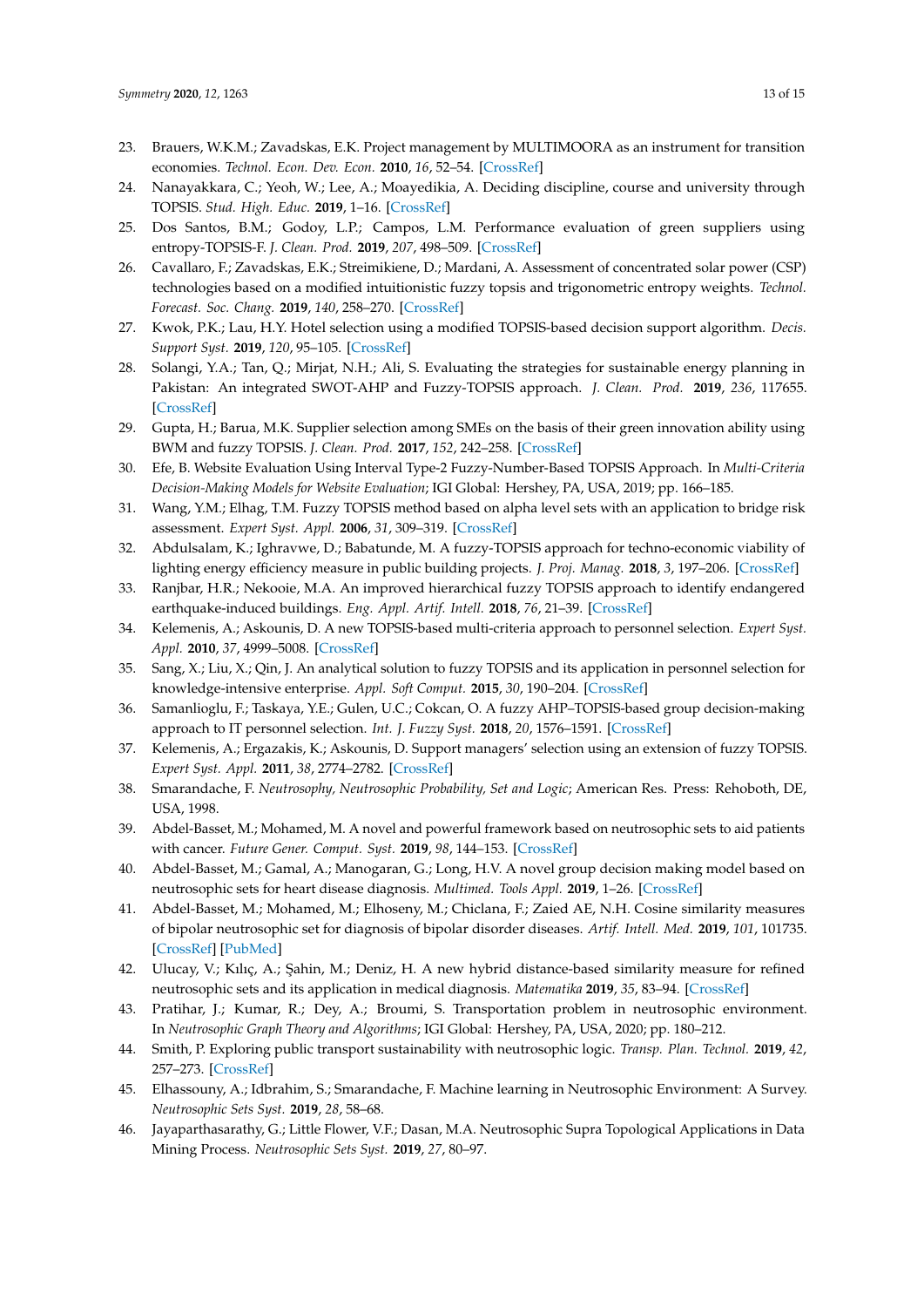- <span id="page-13-0"></span>47. Sengur, A.; Budak, U.; Akbulut, Y.; Karabatak, M.; Tanyildizi, E. A survey on neutrosophic medical image segmentation. In *Neutrosophic Set in Medical Image Analysis*; Academic Press: Cambridge, MA, USA, 2019; pp. 145–165.
- <span id="page-13-1"></span>48. Tuan, T.M.; Chuan, P.M.; Ali, M.; Ngan, T.T.; Mittal, M. Fuzzy and neutrosophic modeling for link prediction in social networks. *Evol. Syst.* **2019**, *10*, 629–634. [\[CrossRef\]](http://dx.doi.org/10.1007/s12530-018-9251-y)
- 49. Kahraman, C.; Otay, ˙I. *Fuzzy Multi-Criteria Decision-Making Using Neutrosophic Sets*; Springer: Berlin, Germany, 2019.
- 50. Luo, M.; Wu, L.; Zhou, K.; Zhang, H. Multi-criteria decision making method based on the single valued neutrosophic sets. *J. Intell. Fuzzy Syst.* **2019**, *37*, 2403–2417. [\[CrossRef\]](http://dx.doi.org/10.3233/JIFS-182723)
- 51. Zhang, H.Y.; Ji, P.; Wang, J.Q.; Chen, X.H. An improved weighted correlation coefficient based on integrated weight for interval neutrosophic sets and its application in multi-criteria decision-making problems. *Int. J. Comput. Intell. Syst.* **2015**, *8*, 1027–1043. [\[CrossRef\]](http://dx.doi.org/10.1080/18756891.2015.1099917)
- <span id="page-13-2"></span>52. Peng, J.J.; Wang, J.Q.; Zhang, H.Y.; Chen, X.H. An outranking approach for multi-criteria decision-making problems with simplified neutrosophic sets. *Appl. Soft Comput.* **2014**, *25*, 336–346. [\[CrossRef\]](http://dx.doi.org/10.1016/j.asoc.2014.08.070)
- <span id="page-13-3"></span>53. Smarandache, F. *A Unifying Field in Logics. Neutrosophy: Neutrosophic Probability, Set and Logic*; American Research Press: Rehoboth, DE, USA, 1999.
- <span id="page-13-4"></span>54. Wang, H.; Smarandache, F.; Zhang, Y.; Sunderraman, R. Single valued neutrosophic sets. *Rev. Air Force Acad.* **2010**, *1*, 10–14.
- <span id="page-13-5"></span>55. Sahin, R. Multi-criteria neutrosophic decision making method based on score and accuracy functions under neutrosophic environment. *arXiv*, 2014; arXiv:1412.5202.
- <span id="page-13-6"></span>56. Ye, J. Multicriteria decision-making method using the correlation coefficient under single-valued neutrosophic environment. *Int. J. Gen. Syst.* **2013**, *42*, 386–394. [\[CrossRef\]](http://dx.doi.org/10.1080/03081079.2012.761609)
- <span id="page-13-7"></span>57. Chang, C.H.; Lin, J.J.; Linc, J.H.; Chiang, M.C. Domestic open-end equity mutual fund performance evaluation using extended TOPSIS method with different distance approaches. *Expert Syst. Appl.* **2010**, *37*, 4642–4649. [\[CrossRef\]](http://dx.doi.org/10.1016/j.eswa.2009.12.044)
- <span id="page-13-8"></span>58. Shanian, A.; Savadogo, O. TOPSIS multiple-criteria decision support analysis for material selection of metallic bipolar plates for polymer electrolyte fuel cell. *J. Power Sources* **2006**, *159*, 1095–1104. [\[CrossRef\]](http://dx.doi.org/10.1016/j.jpowsour.2005.12.092)
- <span id="page-13-9"></span>59. Gautam, S.S.; Singh, S.R. An improved-based TOPSIS method in interval-valued intuitionistic fuzzy environment. *Life Cycle Reliab. Saf. Eng.* **2018**, *7*, 81–88. [\[CrossRef\]](http://dx.doi.org/10.1007/s41872-018-0042-z)
- <span id="page-13-10"></span>60. Izadikhah, M. Using the Hamming distance to extend TOPSIS in a fuzzy environment. *J. Comput. Appl. Math.* **2009**, *231*, 200–207. [\[CrossRef\]](http://dx.doi.org/10.1016/j.cam.2009.02.102)
- <span id="page-13-11"></span>61. Chen, T.Y.; Tsao, C.Y. The interval-valued fuzzy TOPSIS method and experimental analysis. *Fuzzy Sets Syst.* **2008**, *159*, 1410–1428. [\[CrossRef\]](http://dx.doi.org/10.1016/j.fss.2007.11.004)
- <span id="page-13-12"></span>62. Yang, T.; Hung, C.C. Multiple-attribute decision making methods for plant layout design problem. *Robot. Comput. Integr. Manuf.* **2007**, *23*, 126–137. [\[CrossRef\]](http://dx.doi.org/10.1016/j.rcim.2005.12.002)
- <span id="page-13-13"></span>63. Broumi, S.; Ye, J.; Smarandache, F. An extended TOPSIS method for multiple attribute decision making based on interval neutrosophic uncertain linguistic variables. *Neutrosophic Sets Syst.* **2015**, *8*, 22–31.
- <span id="page-13-14"></span>64. Elhassouny, A.; Smarandache, F. Neutrosophic-simplified-TOPSIS multi-criteria decision-making using combined simplified-TOPSIS method and neutrosophics. In Proceedings of the 2016 IEEE International Conference on Fuzzy Systems (FUZZ-IEEE), Vancouver, BC, Canada, 24–29 July 2016; pp. 2468–2474.
- <span id="page-13-15"></span>65. Srinivasan, V.; Shocker, A.D. Linear programming techniques for multidimensional analysis of preferences. *Psychometrika* **1973**, *38*, 337–369. [\[CrossRef\]](http://dx.doi.org/10.1007/BF02291658)
- 66. Kersuliene, V.; Turskis, Z. Integrated fuzzy multiple criteria decision making model for architect selection. *Technol. Econ. Dev. Econ.* **2011**, *17*, 645–666. [\[CrossRef\]](http://dx.doi.org/10.3846/20294913.2011.635718)
- 67. Pamucar, D.; Stevic, Z.; Sremac, S. A new model for determining weight coefficients of criteria in MCDM models: Full consistency method (FUCOM). *Symmetry* **2018**, *10*, 393. [\[CrossRef\]](http://dx.doi.org/10.3390/sym10090393)
- <span id="page-13-16"></span>68. Stanujkić, D.; Zavadskas, E.K.; Karabašević, D.; Smarandache, F.; Turskis, Z. The use of Pivot Pair-wise Relative Criteria Importance Assessment method for determining weights of criteria. *Rom. J. Econ. Forecast.* **2017**, *20*, 116–133.
- <span id="page-13-17"></span>69. Stanujkić, D.; Karabašević, D.; Maksimović, M.; Popović, G.; Brzaković, M. Evaluation of the e-commerce development strategies. *Quaestus* **2019**, *1*, 144–152.